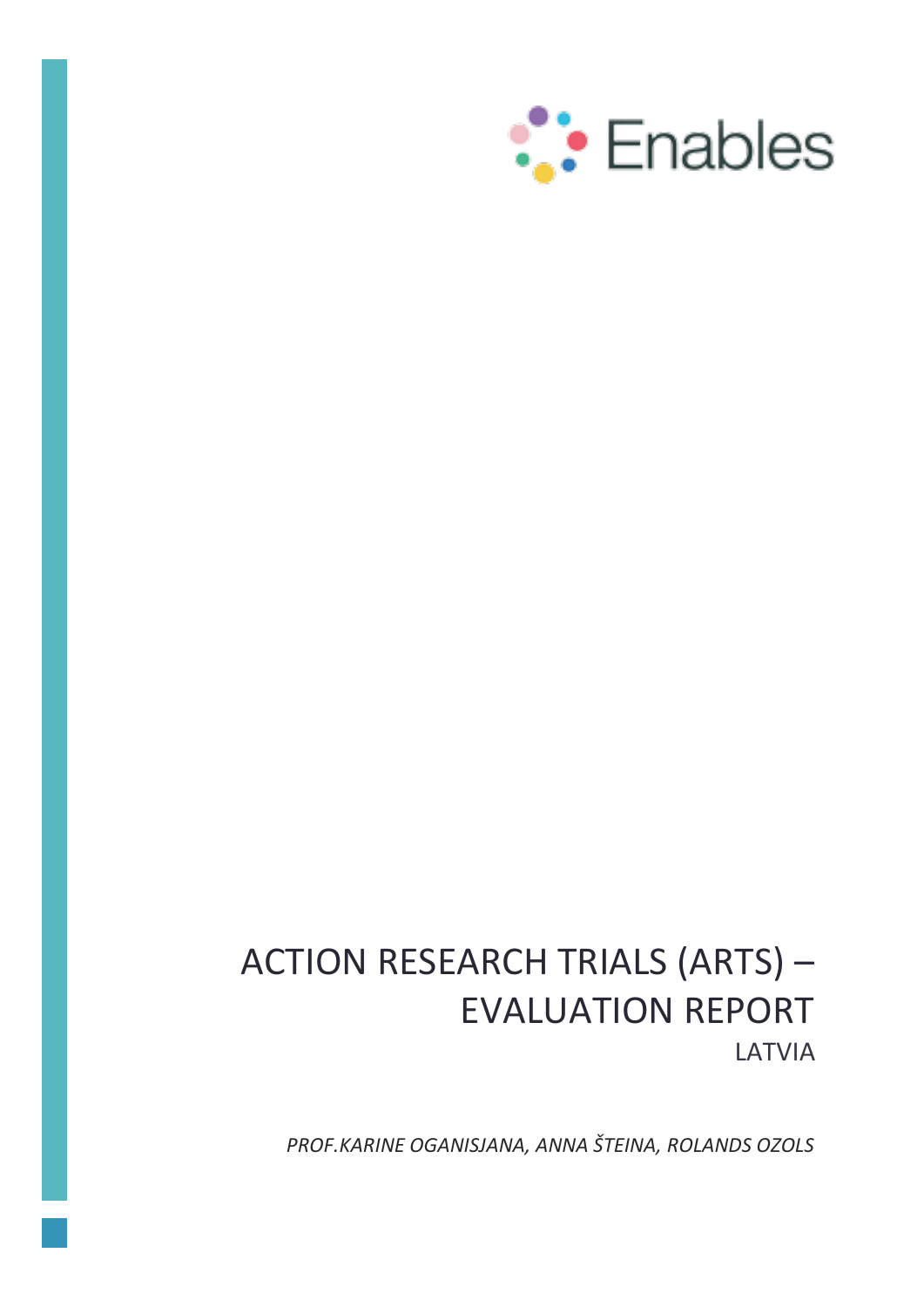This document is one of the outcomes of the 'European Arts-Based Development of Distributed Leadership and Innovation in Schools '(ENABLES) project, supported by a grant from the Erasmus+ Programme of the European Union (project reference number: 2019-1-UK01-KA201-061963; November 2019 to October 2021).

Project partners: University of Hertfordshire (UK) (co-ordinating institution); University of Jyväskylä (Finland); Institute of Lifelong Learning and Culture «VITAE» (Latvia); University of Innsbruck (Austria); Alexandru Ioan Cuza University, Iași (Romania).

The publication reflects the views only of the author, and the Commission cannot be held responsible for any use which may be made of the information contained therein

Further information on the project is available here: <https://www.herts.ac.uk/study/schools-of-study/education/research/enables>

Centre for Educational Leadership School of Education University of Hertfordshire **Hatfield** UK

Project co-ordinator: Philip Woods (p.a.woods@herts.ac.uk) Output: O3 Date of Publication: 2021

#### **Suggested citation**:

Oganisjana, K., Šteina, A., Ozols, R., 2021. Developing Distributed Leadership through Arts-based and Embodied Methods: An Evaluation of the Latvian Action Research Trials of Drama, Improvisation and the Performance Arts. The European Arts-Based Development of Distributed Leadership and Innovation in Schools (ENABLES) project, Institute of Lifelong Learning and Culture «VITAE», Latvia.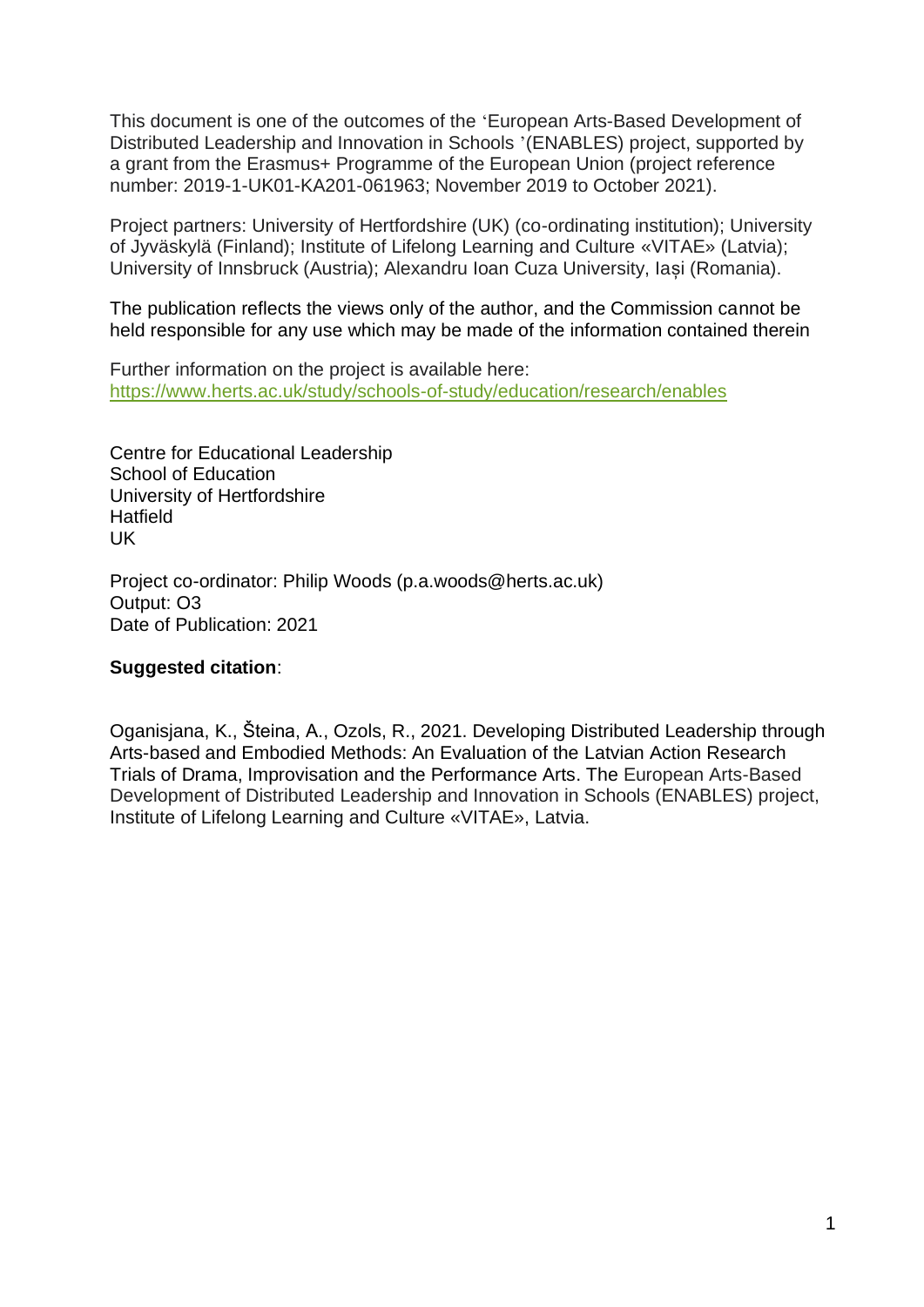# **CONTENTS**

| 2. |                |  |
|----|----------------|--|
| 3. |                |  |
|    | a.             |  |
|    | b <sub>1</sub> |  |
|    | C.             |  |
|    | d.             |  |
| 4. |                |  |
|    | a.             |  |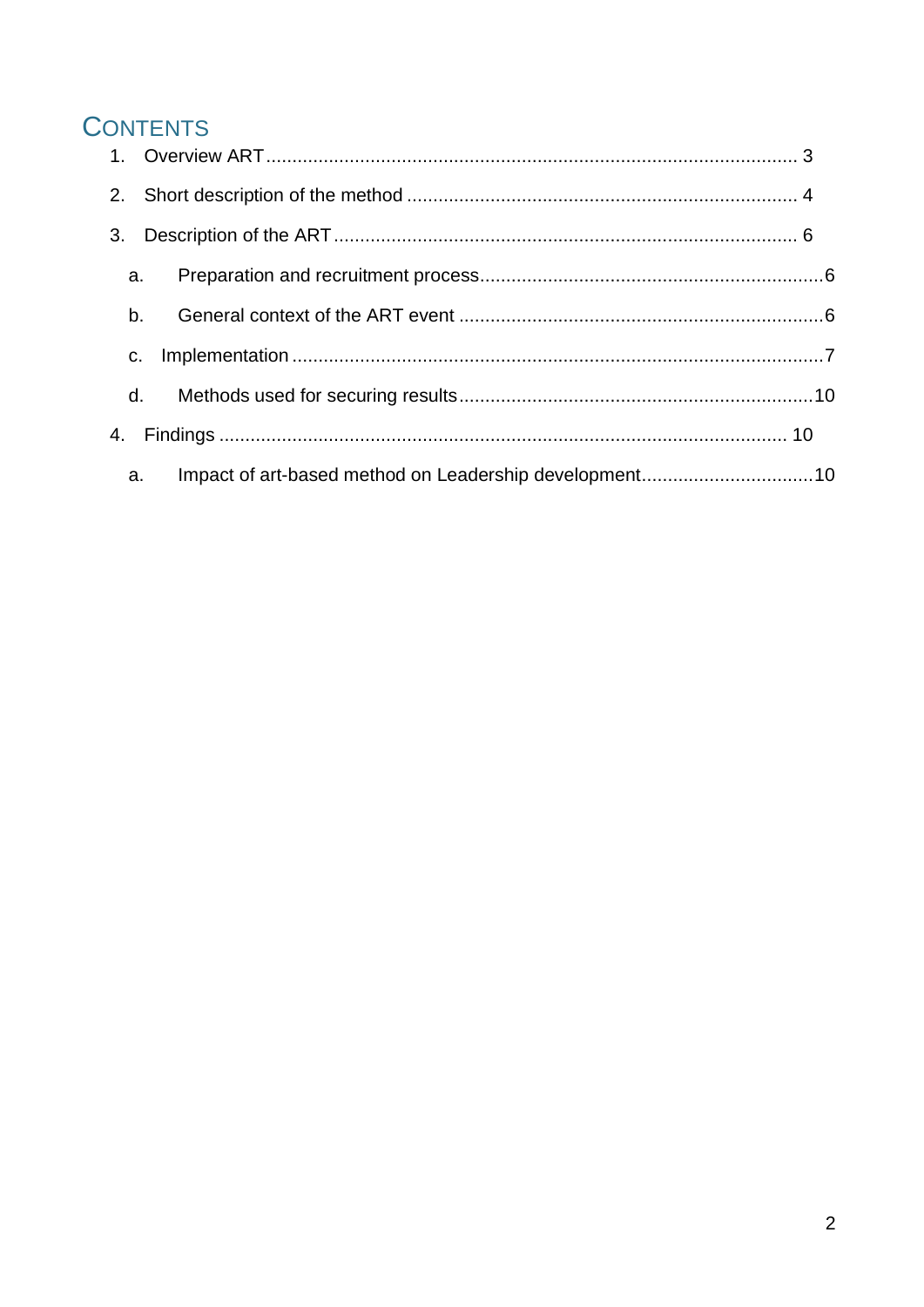# <span id="page-3-0"></span>**1. OVERVIEW ART**

# Table 1 General characteristics of the improvisation workshops and their participants

| <b>ENABLES</b>                          |                                                                                 |  |  |  |  |
|-----------------------------------------|---------------------------------------------------------------------------------|--|--|--|--|
| <b>Partner:</b>                         | The Institute of Lifelong Learning and Culture VITAE, Latvia                    |  |  |  |  |
| <b>Focus of ARTS:</b>                   | Improvisation/drama for promoting students' distributed leadership skills       |  |  |  |  |
|                                         | From 5 January 2021 to 15 June 2021 in three stages:                            |  |  |  |  |
|                                         | 1) Preparatory stage for getting ready for improvisation workshops and          |  |  |  |  |
|                                         | research (from December 2020 to 14 January 2021);                               |  |  |  |  |
| <b>Timeframe of</b>                     | 2) The trial of the method of improvisation /drama with two groups of           |  |  |  |  |
| <b>ARTs:</b>                            | students from different secondary schools of Latvia using Zoom and              |  |  |  |  |
|                                         | YouTube (on 15 January and 23 March 2021);                                      |  |  |  |  |
|                                         | 3) Analysis of the live observations and students' reflections shared in the    |  |  |  |  |
|                                         | end of the improvisation workshops (from 15 January to 10 April 2021).          |  |  |  |  |
| <b>Number of</b><br><b>Participants</b> | Nine project team members and 35 secondary school students                      |  |  |  |  |
|                                         | Reflections were received from 33 students (four male and 29 female             |  |  |  |  |
|                                         | students of grade 10 (five students), grade 11 (19 students) and grade 12       |  |  |  |  |
|                                         | (nine students)). The information about the opportunity of participating in the |  |  |  |  |
|                                         | improvisation workshops was provided to the students by the project team.       |  |  |  |  |
|                                         | Those students who participated at the 15 January improvisation workshop        |  |  |  |  |
| <b>Description of</b>                   | already had some prior experience in carrying out leadership related activities |  |  |  |  |
| participants                            | and they coped with the tasks more smoothly compared to the 23 March            |  |  |  |  |
|                                         | group.                                                                          |  |  |  |  |
|                                         | As for the project team, Anna Šteina was the facilitator who delivered the      |  |  |  |  |
|                                         | improvisation workshops both times; six colleagues were responsible for the     |  |  |  |  |
|                                         | live observation sessions, two - for the IT technical support.                  |  |  |  |  |
| <b>Duration rate of</b>                 | Each improvisation workshop lasted three hours (from 12:00 to 15:00 Latvian     |  |  |  |  |
| <b>ARTs</b>                             | time).                                                                          |  |  |  |  |
| <b>Type of</b>                          | 1. The agenda of the improvisation workshops (see Table 2).                     |  |  |  |  |
| <b>Outputs:</b>                         | 2. Five observation sheets (see Tables 3-7) elaborated to assess the            |  |  |  |  |
|                                         | students' work and behaviour and make comments on them in different             |  |  |  |  |
|                                         | phases of the improvisation workshops.                                          |  |  |  |  |
|                                         | 3. Eight observation sets filled in with the analysis conducted by the          |  |  |  |  |
|                                         | observers in a live mode and their assessments of the students' work and        |  |  |  |  |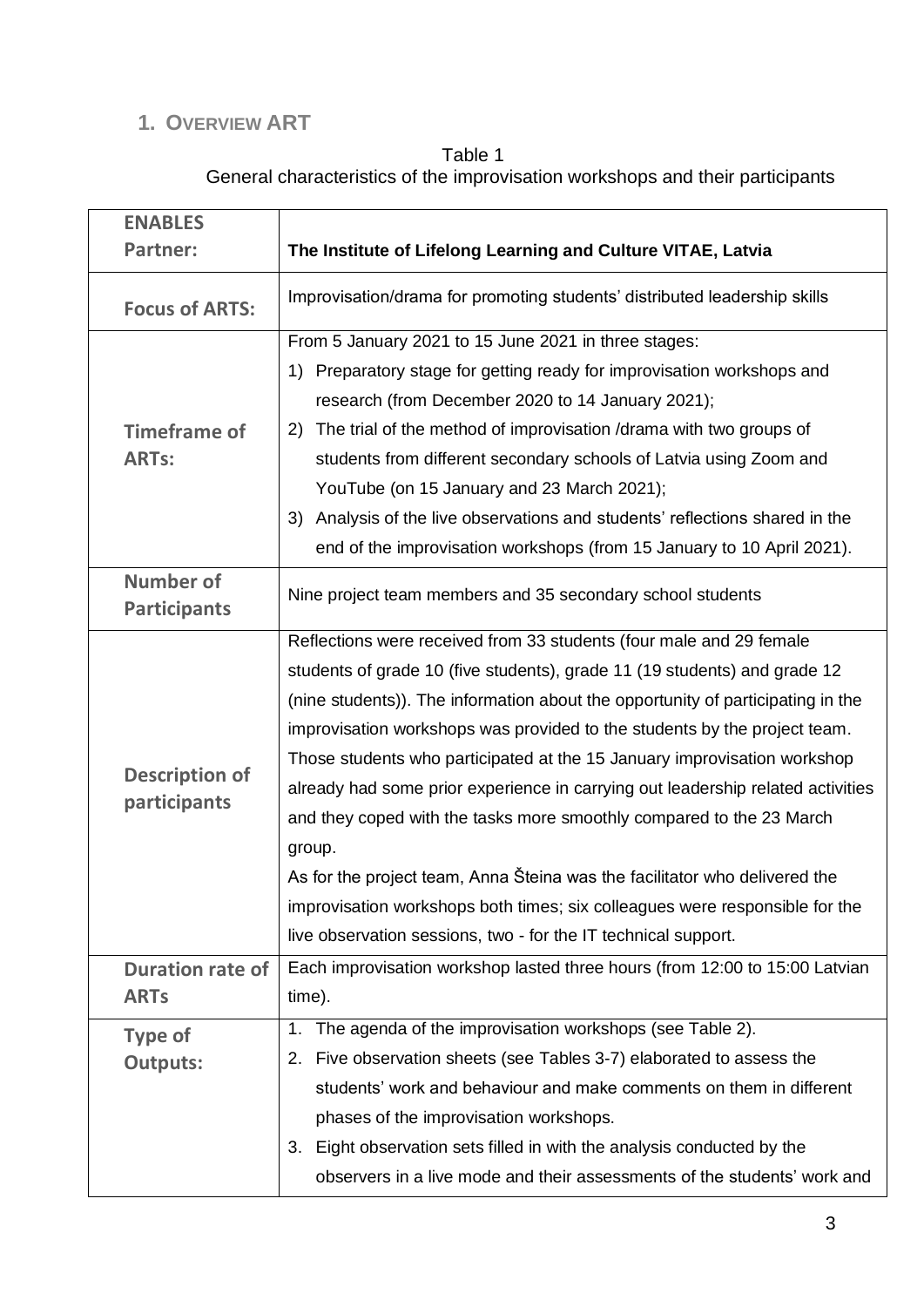|    | behaviour in joint activities and while performing specific tasks in small   |
|----|------------------------------------------------------------------------------|
|    | groups. Each observer was linked to one small group of four or five          |
|    | students. The groups were formed randomly before the improvisation           |
|    | workshops; also, each group's formal leader was chosen randomly without      |
|    | any prior discussions. In the very beginning of the improvisation            |
|    | workshops each small group was informed who their formal leader was.         |
|    | 4. 13 video-recordings of both improvisation workshops' different activities |
|    | which were realised either by all the students together or by small groups.  |
| 5. | A Google Form questionnaire (see Table 9) elaborated for collecting          |
|    | students' reflections on their experiences gained during the improvisation   |
|    | workshops related to different aspects of distributed leadership (see the    |
|    | questionnaire in Latvian                                                     |
|    | https://docs.google.com/forms/d/e/1FAIpQLSei3BKwO5YqleYj3_RBLxktC-           |
|    | Wmcw8Yz_qOghxjueHG9LuqDg/viewform?vc=0&c=0&w=1&flr=0).                       |
|    | 6. Google Drive answer sheet with the 33 students' reflections arranged in   |
|    | the end of the improvisation sessions. Two students did not participate in   |
|    | the reflection session.                                                      |
| 7. | Tables and diagrams (see Tables 8, 10-21, Figures 1-5) of the analysis       |
|    | conducted based on the observers' comments and assessments including         |
|    | the students' reflections.                                                   |
|    |                                                                              |

<span id="page-4-0"></span>**2. SHORT DESCRIPTION OF THE METHOD**

The distributed leadership promoting approach using improvisation which was elaborated and tried by the Latvian team is based on the integration of the matters of:

- 1) distributed leadership as a process of sharing legal, ownership or moral authority among individuals in the society or in the institution, collaborating and creating new joint values for the sake of community development and is an essential fundamental for living and acting in the democratic society (see the definition in literature analysis by Rolands Ozols);
- 2) arts-based and embodied practices for distributed leadership development as an individual's or a group's development process through bringing in new dimensions for thinking, feeling and behaving in real life situations using different cultural forms and ways of expression in order to obtain a set of skills needed for distributed leadership;
- 3) improvisation as drama therapy method for promoting self-confidence, initiative, active position, fantasy, flexible thinking and acting; using one's voice, facial expressions and body; talking about feelings freely; creating emotions; willing and being able to work with others; being able to take the lead and follow others; and being able to ask questions for clarification (Hogeschool van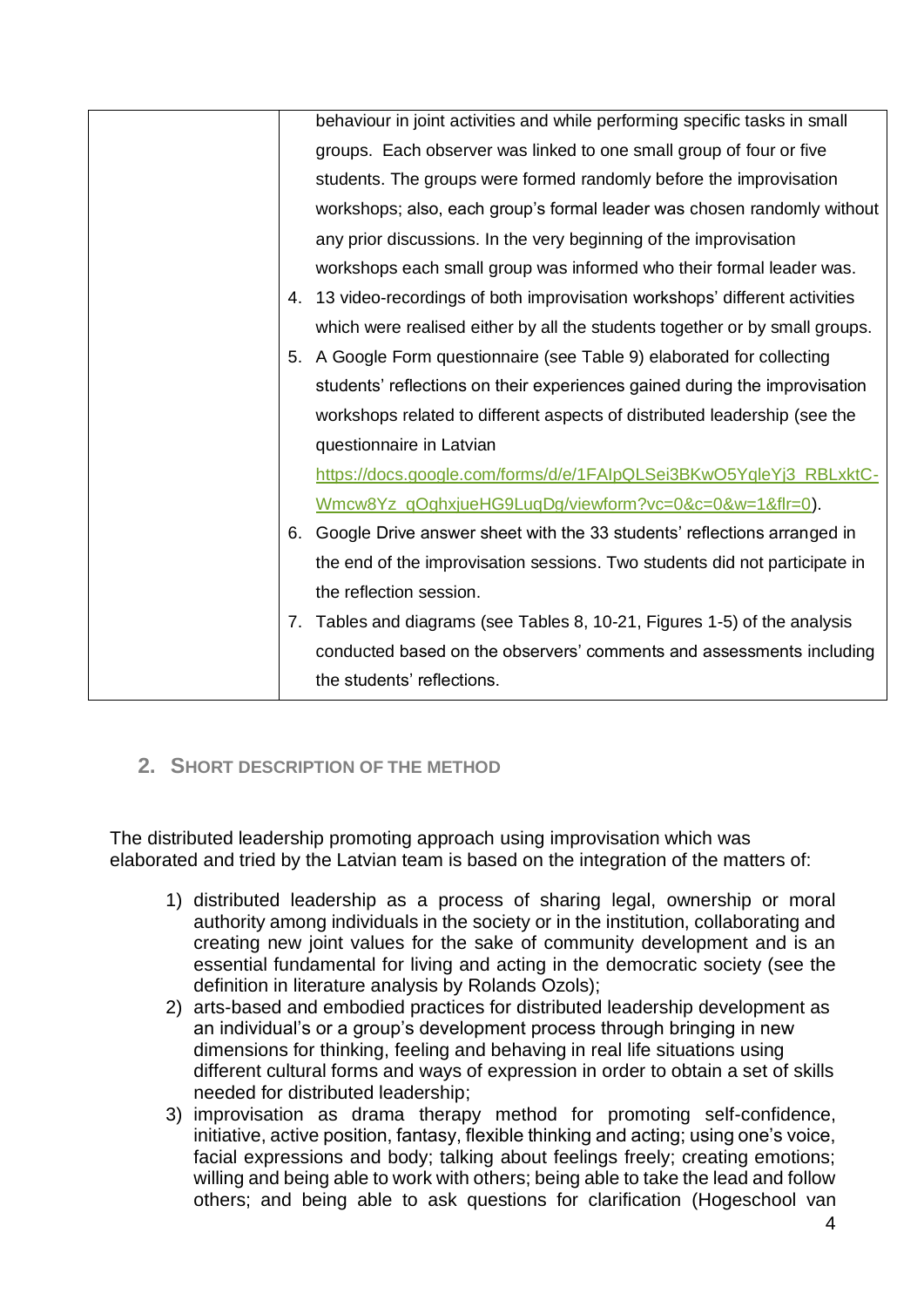Arnhem en Nijmegen (HAAN), Studienkurs Observation und Indizierung. 2007- 2008).

Acting is no longer just a concept related to the theatre or the actor's work. Today, almost everyone faces the need to speak in front of a larger or smaller audience. Speaking in public imposes responsibility, it's like an exam. "Will my speech be interesting, fascinating, clear and understandable?"- this might be a question which worries almost everybody. Therefore, the improvisation method implies:

- the introduction of basic theoretical principles of structuring speech and expressing oneself;
- techniques of controlling breathing for relaxing and overcoming stress and fear;
- getting acquainted with the "Four Elements" (Fire, Land, Water and Air) elaborated by Helmert Wounderberg, the Danish playwright, director and lecturer, and practice them for better understanding of oneself and other people, expressing emotions and understanding emotions and body language;
- working together sharing responsibility, taking initiative, following the leader and when needed also taking the lead;
- working very actively, listening to each other, making joint decisions within a short period of time, creating new ideas and presenting them;
- introducing various elements of acting that are used not only in the stage work, but also help to perform in front of an audience or even to solve problems and overcome various challenges promoting also different elements of distributed leadership.

#### **Research methods**

Data collection methods:

- 1) Observation of students' performance related to distributed leadership skills during improvisation workshops; quantitative data;
- 2) Students' reflections on what they experienced and acquired in the improvisation workshops; both quantitative and qualitative data.

Data analysis methods

- 1) Mathematical analysis of the quantitative assessments given by observers and students' answers to closed- ended questions during their reflections;
- 2) Qualitative content analysis of the students' reflection texts.

#### **The research question**: **How does improvisation impact distributed leadership skills?**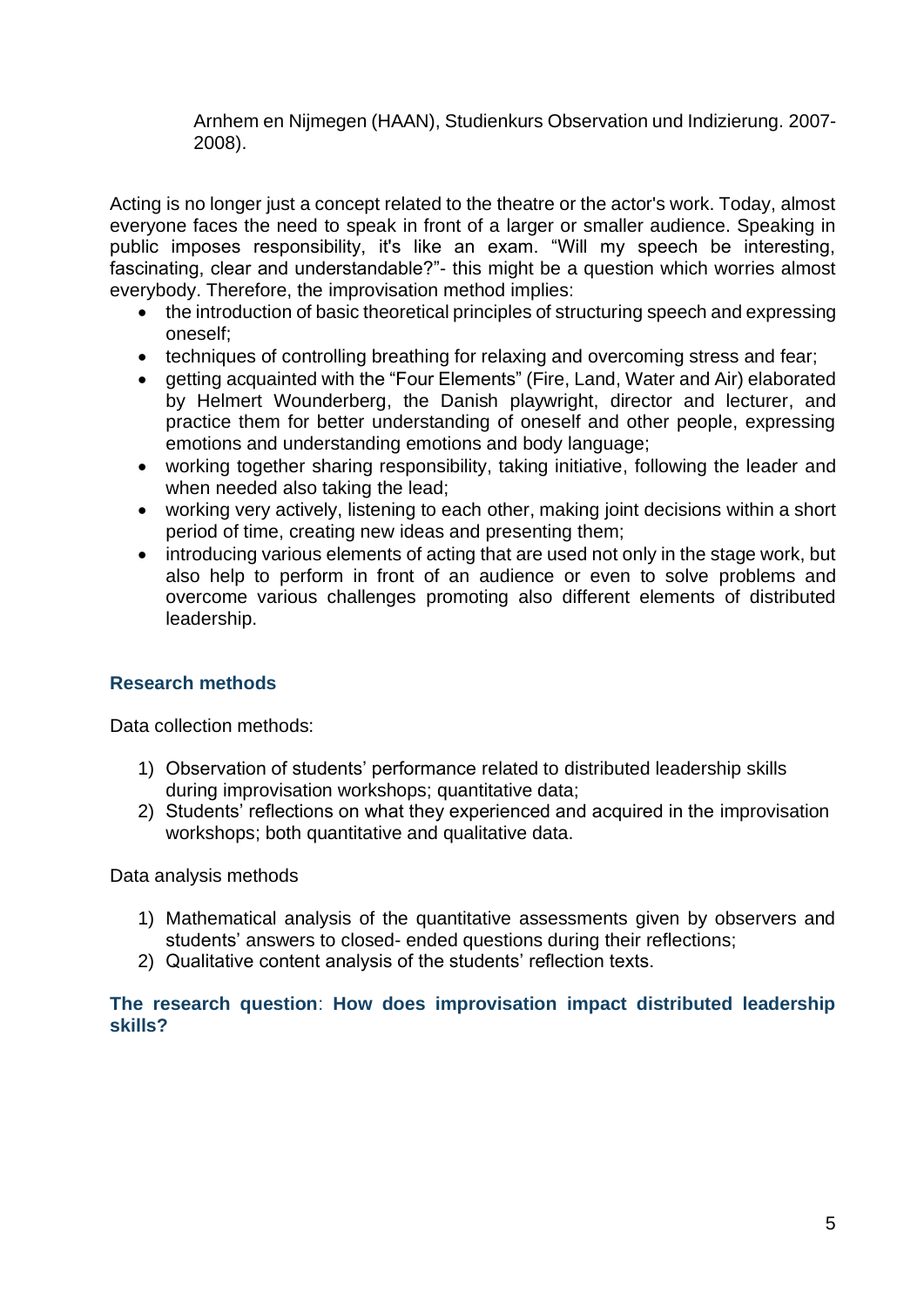- <span id="page-6-1"></span><span id="page-6-0"></span>**3. DESCRIPTION OF THE ART**
	- **a. Preparation and recruitment process**

The preparation, recruitment and realisation of the improvisation workshops were carried out as follows:

- 1. Elaboration of its content and the draft of the action plan (Anna Šteina, 5-10 December 2021).
- 2. Discussion of each activity and identification of distributed leadership elements that could be promoted owing to these activities (Anna Šteina, Karine Oganisjana, 8 January 2021).
- 3. Based on this analysis, elaboration of observation sheets offering as assessment criteria the previously identified distributed leadership elements. The assessment was designed in a 5-point system;  $1 - not observed$  and  $5 - observed$  distinctly (Karine Oganisjana, 11-12 January 2021).
- 4. A last day discussion and finalization of the agenda and observation sheets; speaking over a number of organisational, tactical and technical issues related to our work in the online mode using the Zoom platform and a YouTube channel (14 January 2021). Specification of everybody's responsibilities during the workshop (Anna Šteina the creator of the workshop and facilitator), Roland Ozols (addressing all the participants and explaining the goal and objectives of the project and workshop), Karine Oganisjana, Daiga Barančane and Agnis Timermanis (the observers); Jurita Kuola (IT support); and Normunds Boroviks (YouTube streaming).
- 5. The recruitment of the students was a challenging task because of the lack of the enthusiasm of students to participate in an online improvisation workshop; this task was realised by Linda Loce who had to solve various organisational questions.
- 6. The number of the students who participated in the 15 January workshop was 15; accordingly, they were divided into three small groups. As for the 23 March improvisation workshop, the number of the students was 20. Therefore, they worked in five small groups. That is why, the observation and assessment in the second improvisation workshop were performed by five observers (Daiga Barančane, Agnis Timermanis, Ineta Lāce-Sējāne, Linda Loce and Anna Šteina).

#### **b. General context of the ART event**

<span id="page-6-2"></span>Using improvisation as means for promoting students' distributed leadership skills requires their active integrative engagement into bodily actions, mind activities, speaking out their ideas and feelings experienced, creating and managing emotions, collaborating with others in decision making and problem solving, leading and when needed also giving space to others to lead processes and express themselves. If all this might be realisable in face-to-face improvisation workshops, the COVID-19 pandemic reality in which we are living now, made our task very complicated. In the beginning we hoped to wait for more favourable conditions and opportunities for going to schools and working with students directly, but the worsening situation caused by the lockdown in Latvia made us think and find some alternative digital solutions. As it was our first trial, we had to plan the work very precisely discussing all the details and agreeing on all the tactical issues. In the beginning of the workshop, the students were informed that we were conducting research within the Erasmus+ project ENABLES on the impact of improvisation on distributed leadership. Rolands Ozols explained to them that to collect data and analyse them, we needed also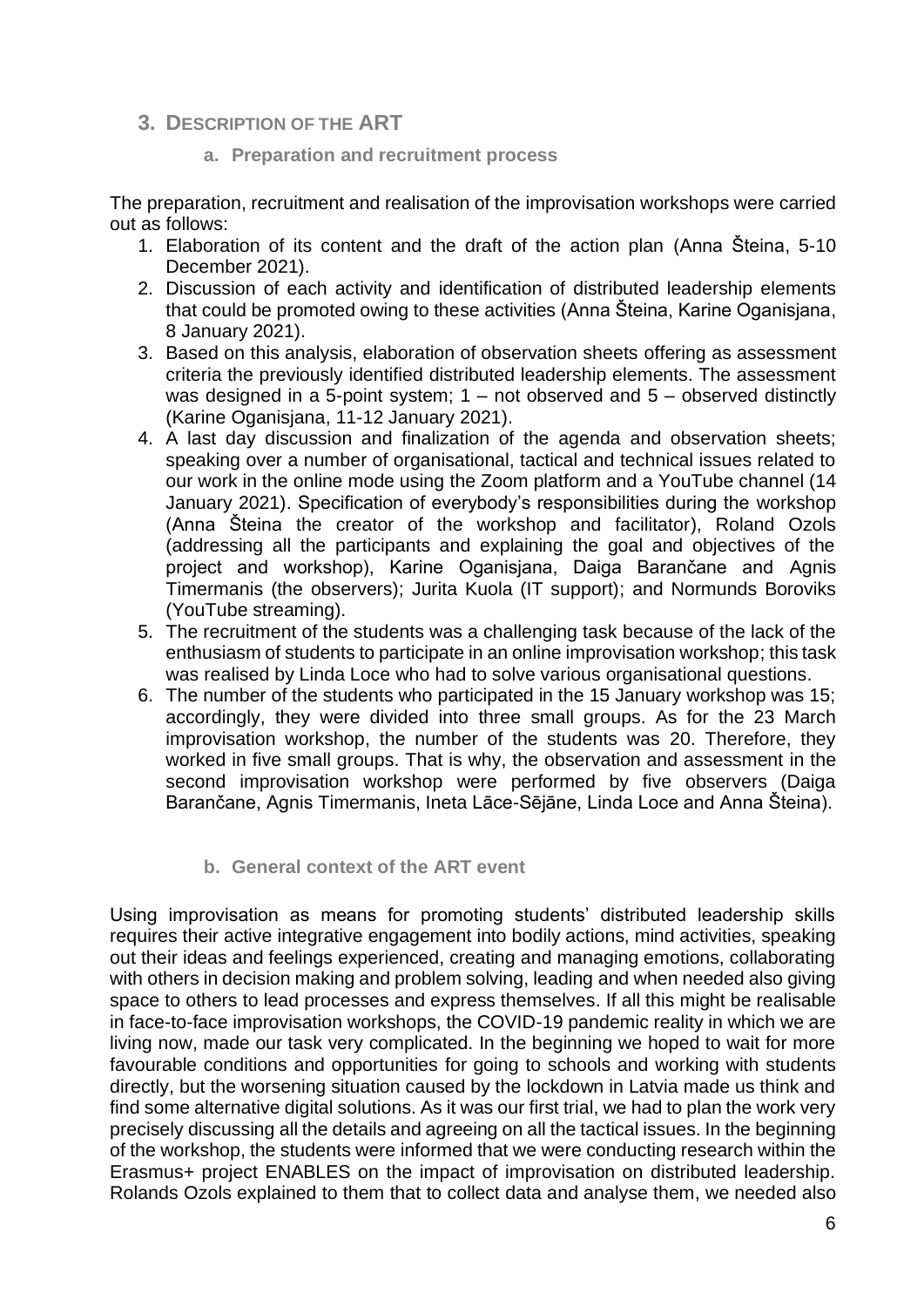to make video-recordings of the workshop, but these materials would be used only for the purpose of research but not for sharing with others or exhibiting in mass media. As there were not any objections, the entire workshop was video recorded. That enhances our confidence that we could watch any episode when needed to refresh our perception of the students' work and behaviour. With the critical view of the processes, which we could observe in our monitor screens, it should be mentioned that such improvisation sessions have certain limitations compared with the live workshops, as the students' movements were restricted due to their efforts to make themselves be seen by others using their web cameras. But there were also exercises when they could move freely in their rooms and it was not necessary to show themselves. Another challenging aspect was "embodied collaboration" in small groups being separated from each other. However, a new type of people's co-thinking, co-feeling, co-living, co-learning, co-acting, co-creating and coleading was observed in the virtual environment which witnesses that people are gradually getting adapted to the new digital reality.

#### **c. Implementation**

<span id="page-7-0"></span>Both workshops (on 15 January and 23 March) were organised using:

- the Zoom platform for interacting with students and giving them the space for collaboration in Zoom Break-out rooms;
- a YouTube channel for delivering a lecture on different theoretical aspects of improvisation and demonstrating how they look in bodily movements, gestures and speech.

The improvisation was embedded into practice in the following sequence of activities:

#### **A. Freeing the students' minds and bodies to increase their readiness for improvisation**

- 1. Understanding of the workshop's main goal.
- 2. Enhancing awareness of one's own body, introducing and characterising oneself using not only words but also gestures.
- 3. Acquiring the theoretical basis of "Speech: Body Voice Diction Imagination - Image".
- 4. Discussing and testing the basic principles of improvisation (that is what arises spontaneously on the spot answering the questions What? Where? How?)
- 5. Learning the basics of creative imagination and guided fantasy, using relaxation with slow, calm breath (alpha rhythm) and changing that for daily active state (beta rhythm).

#### **B. Understanding and trying improvisation**

- 6. Analysing and understanding the Waunderbergs' "Four Elements":
	- Fire (Admiral) one acts according to the situation, talks a lot about it, wants to be in the spotlight. As a result, the work is often not completed, but remains at the level of speaking. The leading part of the body is the chest.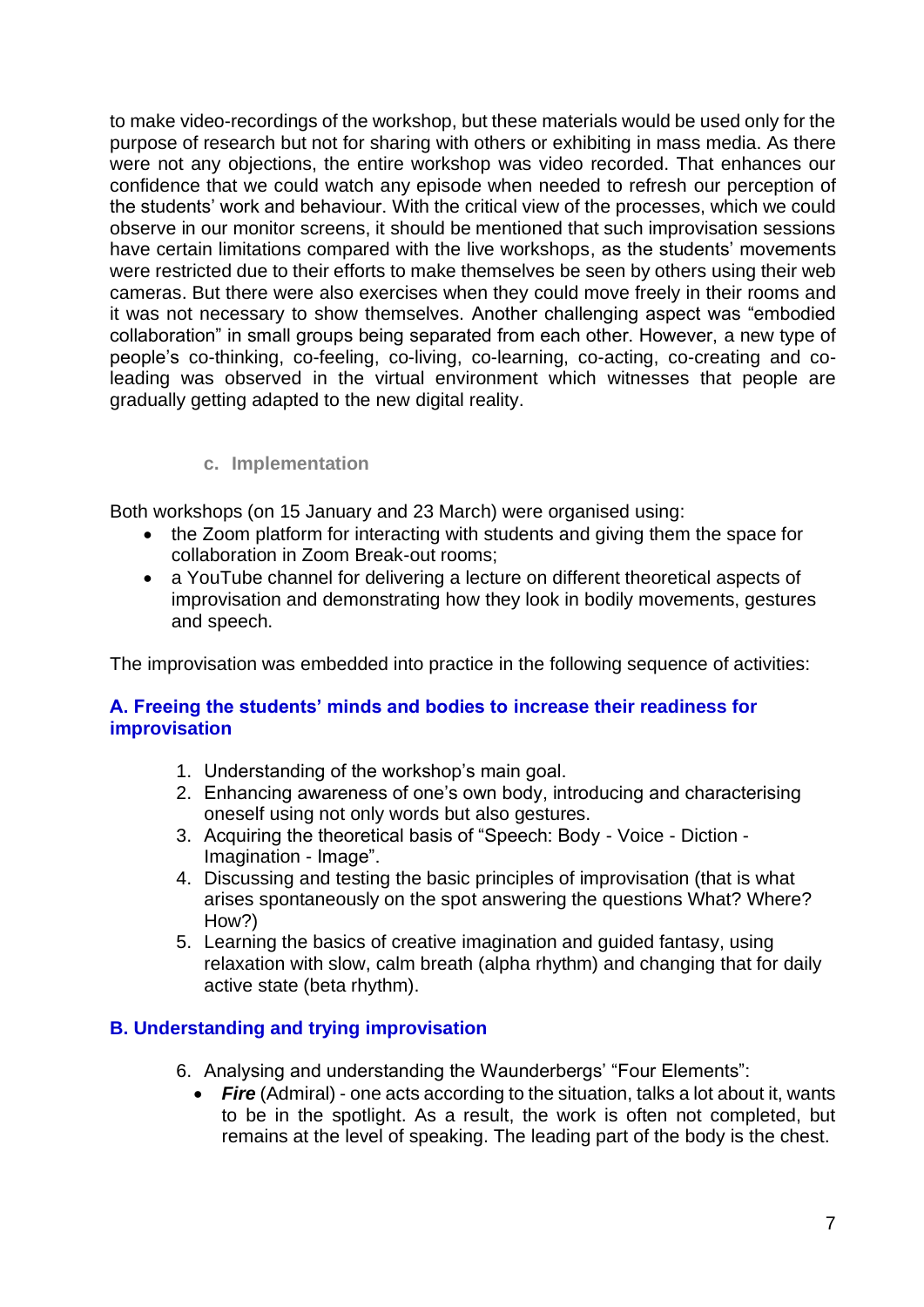- *Land* (farmer) one does what he has to do, and he does it in a right way, solving crisis situations, keeping his promises and then returning to his usual work. The leading parts of the body are the hips and legs.
- **Water** (poet) one acts like a poet; a drowning girl might inspire him to a new poem, but he will not think that he should and could save her. He is busy with himself and his emotions. The leading part of the body is the abdomen.
- **Air** (scientist / philosopher) one thinks, thinks, thinks and thinks. He is not a doer. For example, if he sees a drowning girl, the thought how to save her would come to mind but while he is thinking about how to do that, it would already be too late. The leading part of the body is the head.
- 7. Guided sequential testing or embodiment of these four elements by the students; each of them moves in his/her room, paying attention to the bodily sensations, feelings and thoughts embodied in each of the elements.
- 8. Reflection on experience gained in this process.
- 9. Embodying the elements moving independently in the room (the process is not controlled, everyone changes elements/images at will).
- 10.Individual voluntary short presentation of two elements (images) to the other participants of the workshop.
- 11.Creating a 3-minute improvisation working in small groups of four students; each participant has to embed one element (image).
- 12.Presentation of the improvisation created. After each presentation, the "spectators" decides which element (image) each participant gets into giving instant feedback on what is seen from the side.

# **C. Speech and Image**

- 13.Working in small groups of four. Each group is given a speech title. Taking into account the basic principles of the speech discussed in the beginning, the participants prepare a 3-minute speech in which all group members must be involved using the elements (images).
- 14.Speech presentation. After each presentation, each of the participants is given one positive feedback on what he/she did well in the improvisation. 15.Summarisation of what has been acquired.
- To get an insight into the duration of the activities, the participants of the workshops and the cases of observation, see Table 2 below.

Table 2

| Time             | <b>Activity</b>                                                                                                                                     | <b>Students</b><br>involved  | <b>Observation</b> |
|------------------|-----------------------------------------------------------------------------------------------------------------------------------------------------|------------------------------|--------------------|
| $9:00 -$<br>9:20 | <b>Introduction</b><br>Workshop structure, agenda, basic principles of<br>cooperation, technical issues                                             | All the students<br>together | No                 |
| $9:20 -$<br>9:35 | <b>Getting acquainted</b><br>Body awareness and self-contact introducing and<br>characterising themselves using the first letters of their<br>names | All the students<br>together | <b>No</b>          |

The agenda of the improvisation workshop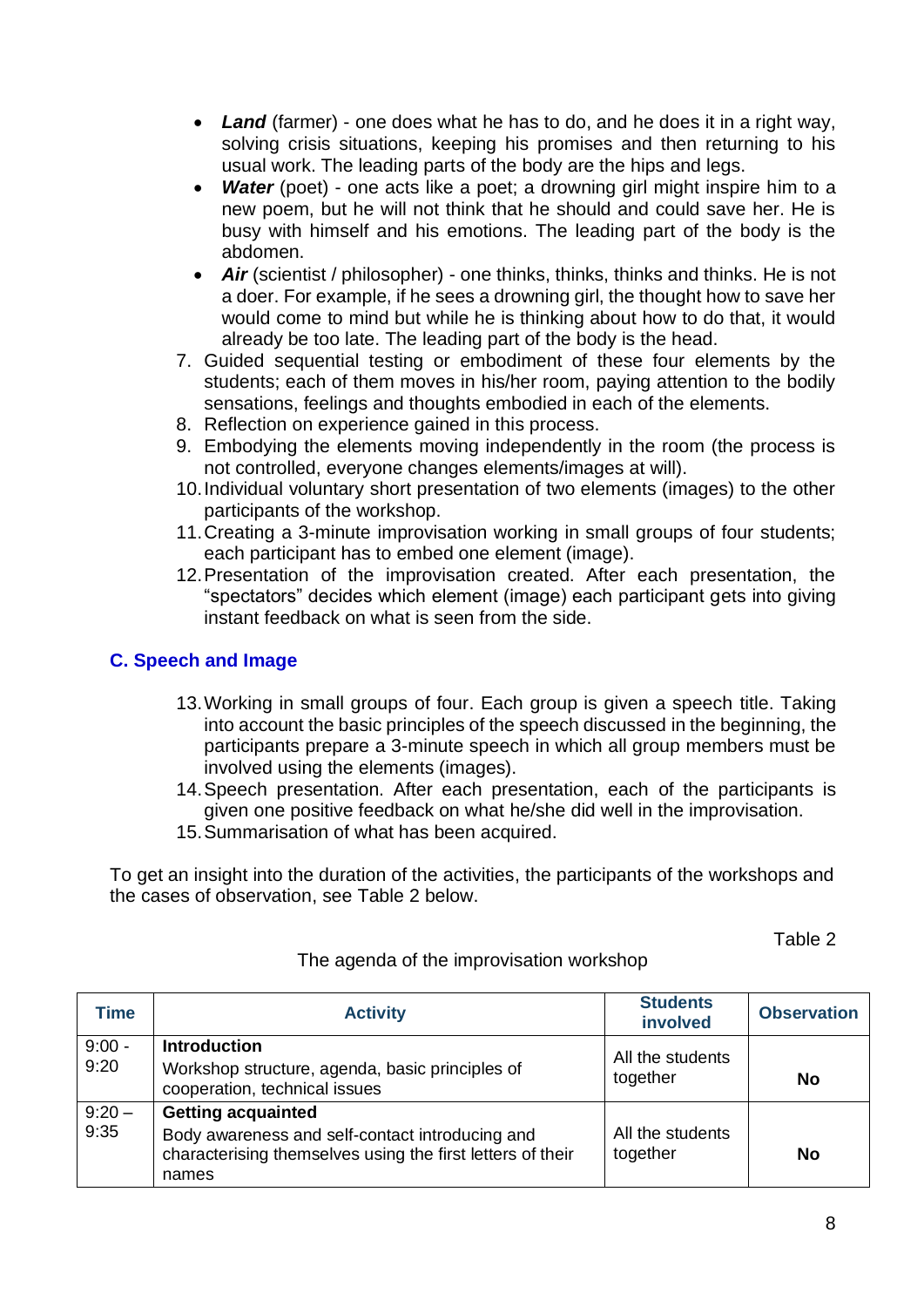| <b>Time</b>        | <b>Activity</b>                                                                                                                                          | <b>Students</b><br>involved                      | <b>Observation</b> |
|--------------------|----------------------------------------------------------------------------------------------------------------------------------------------------------|--------------------------------------------------|--------------------|
| $9:35 -$           | <b>Theory</b>                                                                                                                                            | All the students                                 |                    |
| 10:10              | 1. Speech                                                                                                                                                | together                                         | <b>No</b>          |
|                    | 2. Body - Voice - Diction - Imagination - Image                                                                                                          |                                                  |                    |
| $10:10 -$          | <b>Break</b>                                                                                                                                             |                                                  |                    |
| 10:20              | Preparing for work in the room.                                                                                                                          |                                                  |                    |
| $10:20 -$<br>10:35 | <b>Practical part</b><br>Body - Imagination - Image (the basic principles of<br>improvisation                                                            | All the students<br>together                     | <b>No</b>          |
| $10:35 -$          | <b>Relaxation</b>                                                                                                                                        |                                                  |                    |
| 10:45              | Alpha and Beta rhythms. Guided fantasy - relaxation.                                                                                                     | All the students<br>together                     | <b>No</b>          |
| $10:45 -$          | <b>Body warming</b>                                                                                                                                      |                                                  |                    |
| 11:00              | 1. "Getting rid of chains".<br>2. The leading part of the body. Movement in the room.                                                                    | Individually                                     | <b>No</b>          |
| $11:00 -$<br>11:15 | "The Four Elements" (Waunderbergs) Introducing and<br>demonstrating each element (Fire, Land, Water and Air).                                            | All the students<br>together                     | <b>No</b>          |
| $11:15 -$<br>11:40 | Guided sequential embodiment of the four elements<br>by the students moving in their rooms.                                                              | Individually                                     | <b>No</b>          |
| $11:40-$<br>11:50  | <b>Reflection</b><br>Sharing first experiences                                                                                                           | All the students<br>together                     | <b>No</b>          |
| $11:50 -$<br>12:05 | Embodying the elements by the students moving<br>independently in their rooms<br>The process is not controlled, everyone changes the<br>elements at will | Individually                                     | <b>No</b>          |
| $12:05 -$<br>12:20 | Individual short presentations of two elements or<br><b>images</b> (voluntary participation principle)                                                   | Individually/ All<br>the students<br>together    | <b>Yes</b>         |
| $12:20 -$<br>12:45 | Improvisation. Working in small groups for creating a 3-<br>minute improvisation with the embedding of one of the four<br>elements by each participant   | In small groups                                  | <b>Yes</b>         |
| $12:45 -$<br>13:10 | Improvisation presentation. After each presentation, the<br>"spectators"<br>decide which element<br>(image)<br>each<br>participant got into.             | In small groups/<br>All the students<br>together | <b>Yes</b>         |
| $13:10 -$<br>13:50 | <b>Lunch break</b>                                                                                                                                       |                                                  |                    |
| $13:50 -$<br>14:15 | Speech - Image<br>Each group is to create a 3-minute speech with the name<br>given by the facilitator using the elements                                 | In small groups                                  | <b>Yes</b>         |
| $14:15 -$<br>14:40 | <b>Speech presentation</b><br>After each presentation, each participant is given one<br>positive feedback on what he/she did well.                       | All the students /<br>Small groups               | <b>Yes</b>         |
| $14:40-$<br>15:00  | <b>Finalisation</b>                                                                                                                                      | All the students<br>together                     | <b>No</b>          |
| $15:00 -$<br>16:00 | <b>Electronic reflections</b>                                                                                                                            | Individually                                     | <b>No</b>          |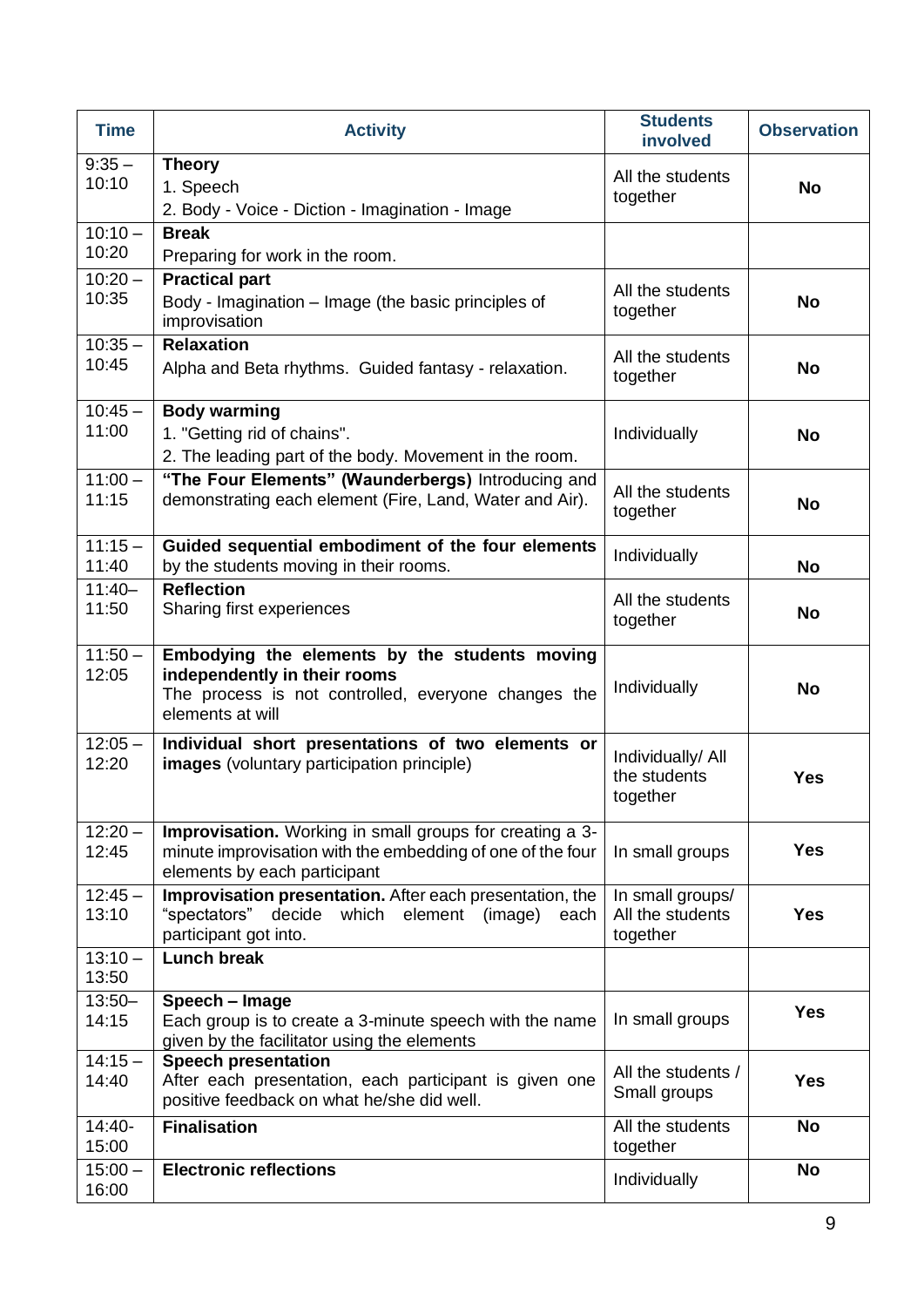#### **d. Methods used for securing results**

<span id="page-10-0"></span>There were a number of measures undertaken to secure the results:

- before coming to the improvisation workshop, the students were instructed on its main topic either by their schoolteachers or by Linda Loce so that they were at least aware of what was expected there;
- the project team paid serious attention to the organisation and realisation of the improvisation workshops analysing and discussing their different aspects – content, agenda, research opportunities and methods for data collections, technical provision, etc.
- the workshop atmosphere was friendly and open so that the students could feel free and accepted by others;
- the first data collection process observation was integrated in the workshop's five activities; that provided the external view of how distributed leadership elements were manifested in the course of improvisation; meanwhile the second data collection method – students' reflections provided their internal view of the workshop's effect. This combination enhances the validity and reliability of the findings.
- <span id="page-10-2"></span><span id="page-10-1"></span>**4. FINDINGS**

#### **a. Impact of art-based method on Leadership development**

The impact of improvisation on the distributed leadership was analysed based on the observations of the students' work and behaviour, on the one hand and, on the students' reflections, on the other hand.

#### *Observations*

Five observation sheets (see Tables from 3 to 7) were created and used in the five activities mentioned with "Yes" in the agenda (see Table 2). The four distributed leadership assessment criteria (see column 4 of Tables 3 – 7) were formulated matching the analysis of literature on distributed leadership to the content and character of the improvisation activities planned for the appropriate phase.

Table 3

| <b>Time</b> | <b>Activity content</b>     | <b>Students</b><br>involved | <b>Assessment</b><br>criterion | <b>Assessment</b>    | <b>Comments</b> |
|-------------|-----------------------------|-----------------------------|--------------------------------|----------------------|-----------------|
| 12:05       | Individual<br>short         | Individually/               | Acceptance of                  | In a 5-point system  |                 |
|             | presentations of $ $        | All the                     | challenges                     | (1- not observed, 5- |                 |
| 12:20       | two elements or             | students                    |                                | observed distinctly) |                 |
|             | <b>images</b> (voluntary    | together                    |                                |                      |                 |
| 15<br>min.  | participation<br>principle) |                             |                                |                      |                 |

#### Observation sheet No 1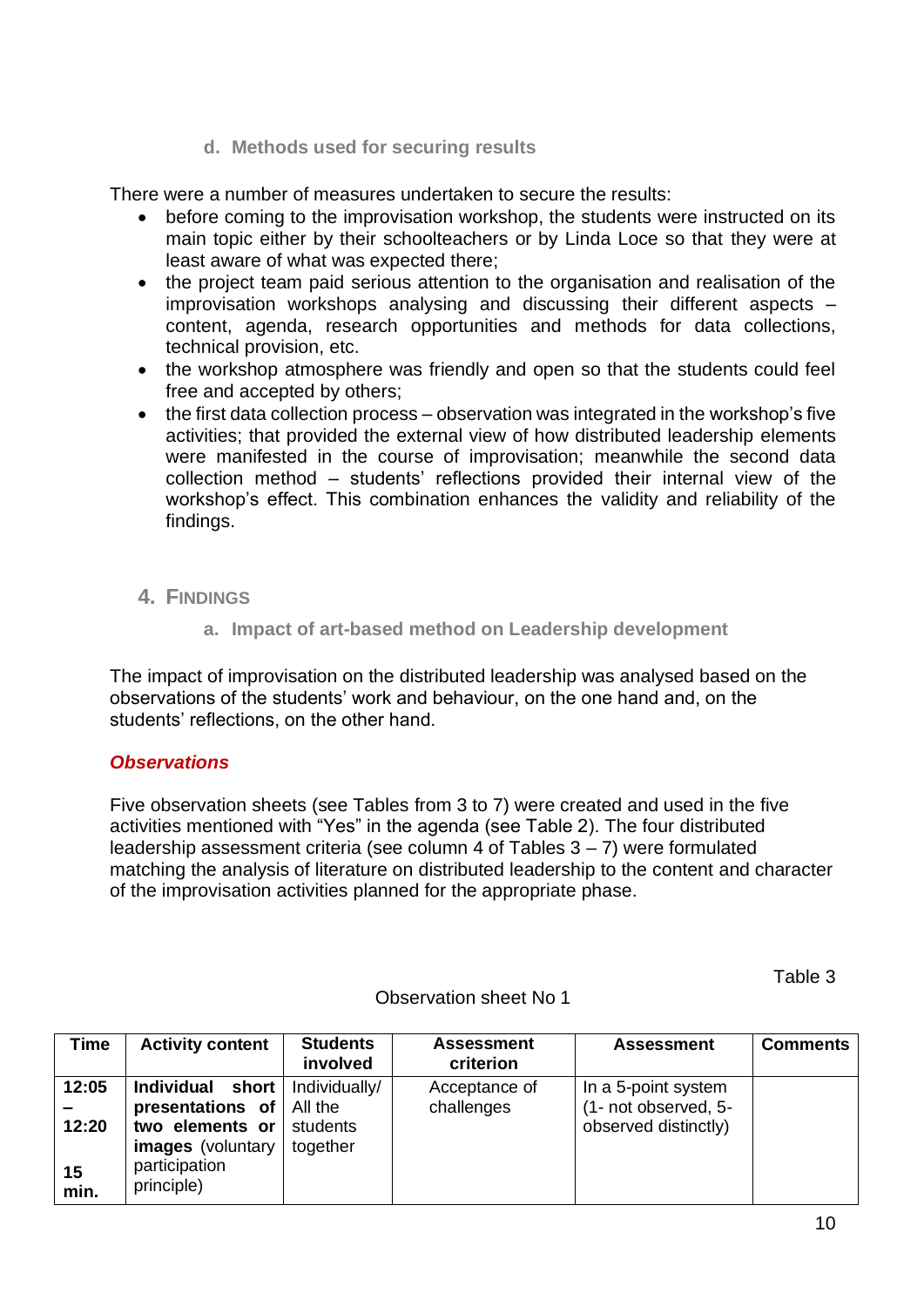Table 4

# Observation sheet No 2

| <b>Time</b>                  | <b>Activity content</b>                                                                                                                                                 | <b>Students</b><br>involved |           | <b>Assessment</b><br>criterion                                                   | <b>Assessment</b>                                                   | <b>Comments</b> |
|------------------------------|-------------------------------------------------------------------------------------------------------------------------------------------------------------------------|-----------------------------|-----------|----------------------------------------------------------------------------------|---------------------------------------------------------------------|-----------------|
| 12:20<br>12:45<br>25<br>min. | Improvisation.<br>Working in<br>small<br>groups for creating a<br>3-minute<br>improvisation with the<br>embedding of one of<br>the four elements by<br>each participant | In small<br>groups          | $\bullet$ | Sharing<br>responsibility<br>Working together<br>Coming<br>to<br>an<br>agreement | In a 5-point system<br>(1- not observed, 5-<br>observed distinctly) |                 |

# Table 5

# Observation sheet No 3

| <b>Time</b>                  | <b>Activity content</b>                                                                                                                                             | <b>Students</b><br>involved                | <b>Assessment criterion</b> | <b>Assessment</b>                                                         | <b>Comments</b> |
|------------------------------|---------------------------------------------------------------------------------------------------------------------------------------------------------------------|--------------------------------------------|-----------------------------|---------------------------------------------------------------------------|-----------------|
| 12:45<br>13:10<br>25<br>min. | Improvisation<br>presentation. After<br>presentation,<br>each<br>"spectators"<br>the<br>decide which element   together<br>(image)<br>each<br>participant got into. | In small<br>groups/<br>All the<br>students | Working together            | In a 5-point<br>system (1- not<br>observed, 5-<br>observed<br>distinctly) |                 |

# Table 6

# Observation sheet No 4

| Time                             | <b>Activity content</b>                                                                                                                             | <b>Students</b><br>involved | <b>Assessment criterion</b>                                                                             | <b>Assessment</b>                                                         | <b>Comments</b> |
|----------------------------------|-----------------------------------------------------------------------------------------------------------------------------------------------------|-----------------------------|---------------------------------------------------------------------------------------------------------|---------------------------------------------------------------------------|-----------------|
| $13:50 -$<br>14:15<br>25<br>min. | Speech - Image<br>Each group is to<br>create a 3-minute<br>speech with the<br>given<br>by<br>name<br>facilitator<br>the<br>the<br>using<br>elements | In small<br>groups          | Sharing responsibility<br>$\bullet$<br>Working together<br>$\bullet$<br>Coming<br>to<br>an<br>agreement | In a 5-point<br>system (1- not<br>observed, 5-<br>observed<br>distinctly) |                 |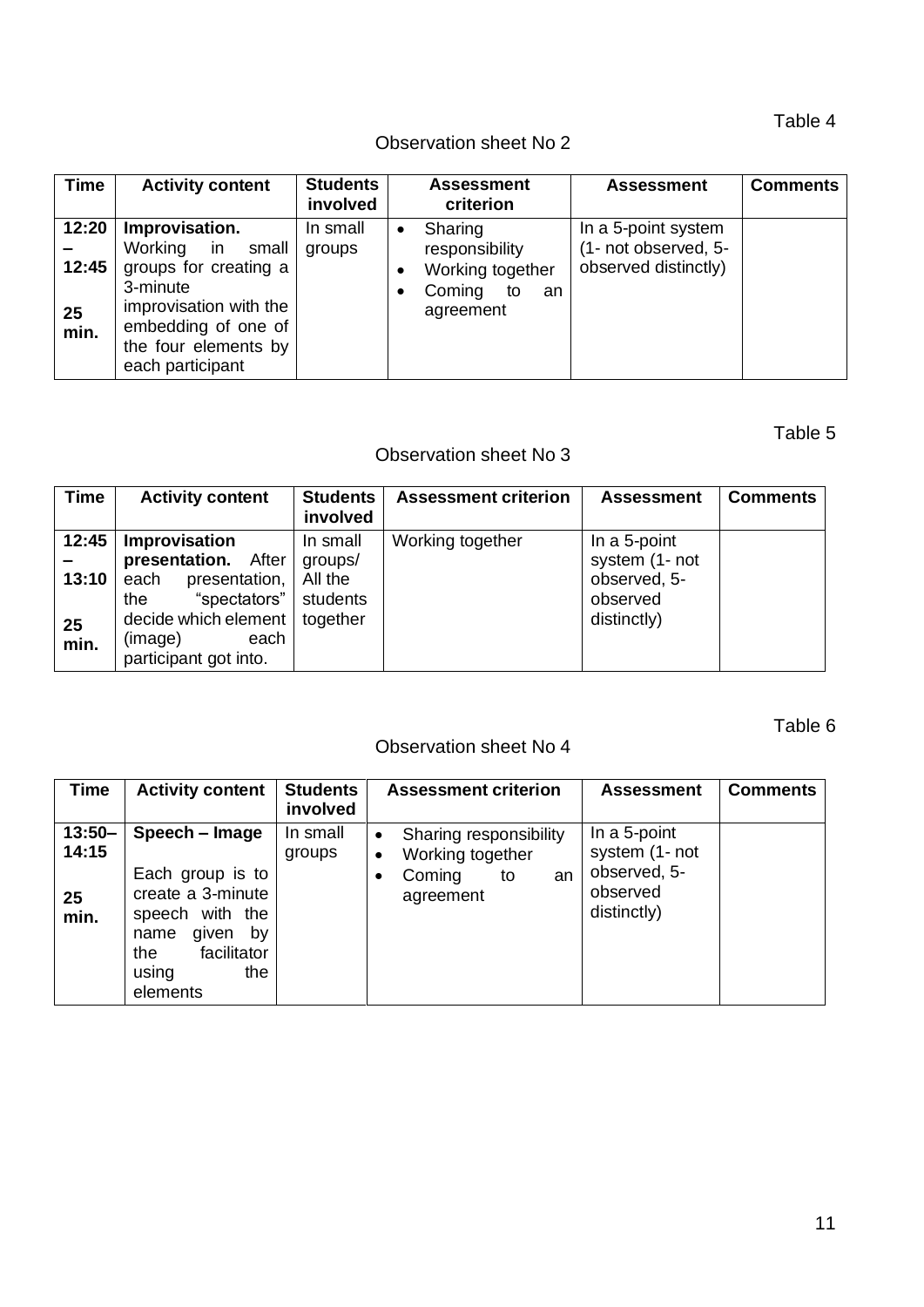Table 7

| <b>Time</b> | <b>Activity content</b>                                                                                                               | <b>Students</b><br>involved | Assessment criteria                 | <b>Assessment</b>       | <b>Comments</b> |
|-------------|---------------------------------------------------------------------------------------------------------------------------------------|-----------------------------|-------------------------------------|-------------------------|-----------------|
| 14:15       | <b>Speech</b>                                                                                                                         | All the                     | Sharing responsibility<br>$\bullet$ | In a 5-point            |                 |
|             | presentation                                                                                                                          | students                    | Working together<br>$\bullet$       | system (1- not          |                 |
| 14:40       |                                                                                                                                       | ' Small                     |                                     | observed, 5-            |                 |
| 25<br>min.  | After<br>each<br>presentation, each<br>of the participants<br>İS.<br>given<br>one<br>positive feedback<br>on what he/she did<br>well. | groups                      |                                     | observed<br>distinctly) |                 |

The observers used the following distributed leadership assessment criteria:

- 1. *Acceptance of challenges;* it shows to which extent the students are ready to try new ideas and participate in new unexpected activities.
- 2. *Sharing responsibility;* it shows to which extent the formal leader shares responsibility with the other group mates and accepts initiative from others allowing, offering and promoting the involvement of other colleagues in the creative process.
- 3. *Working together*; it shows to which extent the formal leader and other group mates manage to work together soundly to perform the task seeing and hearing each other, listening actively, everyone having equal and similar roles in working together.
- 4. *Coming to an agreement*; it shows how successfully the formal leader and the other group mates are able to come to an agreement within limited time to complete the task given by the facilitator.

As shown in Table 8, the first assessment criterion was used only once in the very first observation; the second assessment criterion- three times (in observations 2, 4 and 5); the third assessment criterion – four times (in observations 2, 3, 4 and 5) and the fourth assessment criterion – two times (observations 2 and 4).

Table 8

|               | <b>Observation No (time)</b>      | <b>Assessment criterion</b> | <b>Assessment</b><br>mean |
|---------------|-----------------------------------|-----------------------------|---------------------------|
|               | $1. (12:05 - 12.20)$              | 1. Acceptance of challenges | 2.90                      |
|               | $(12:20 - 12:45)$<br>2.           |                             | 4.60                      |
|               | $(13:50 - 14:15)$<br>4.           |                             | 3.43                      |
|               | 5. $(14:15 - 14:40)$              | 2. Sharing responsibility   | 5.0                       |
| January<br>15 | Assessment mean on<br>criterion 2 |                             | 4.34                      |
| workshop      | $2. (12:20 - 12:45)$              |                             | 4.1                       |
|               | $3. (12:45 - 13:10)$              | 3. Working together         | 5                         |
|               | $4. (13:50 - 14:15)$              |                             | 3.6                       |
|               | 5. $(14:15 - 14:40)$              |                             | 5                         |
|               | Assessment mean on 3              |                             | 4.43                      |

Analysis of the observation results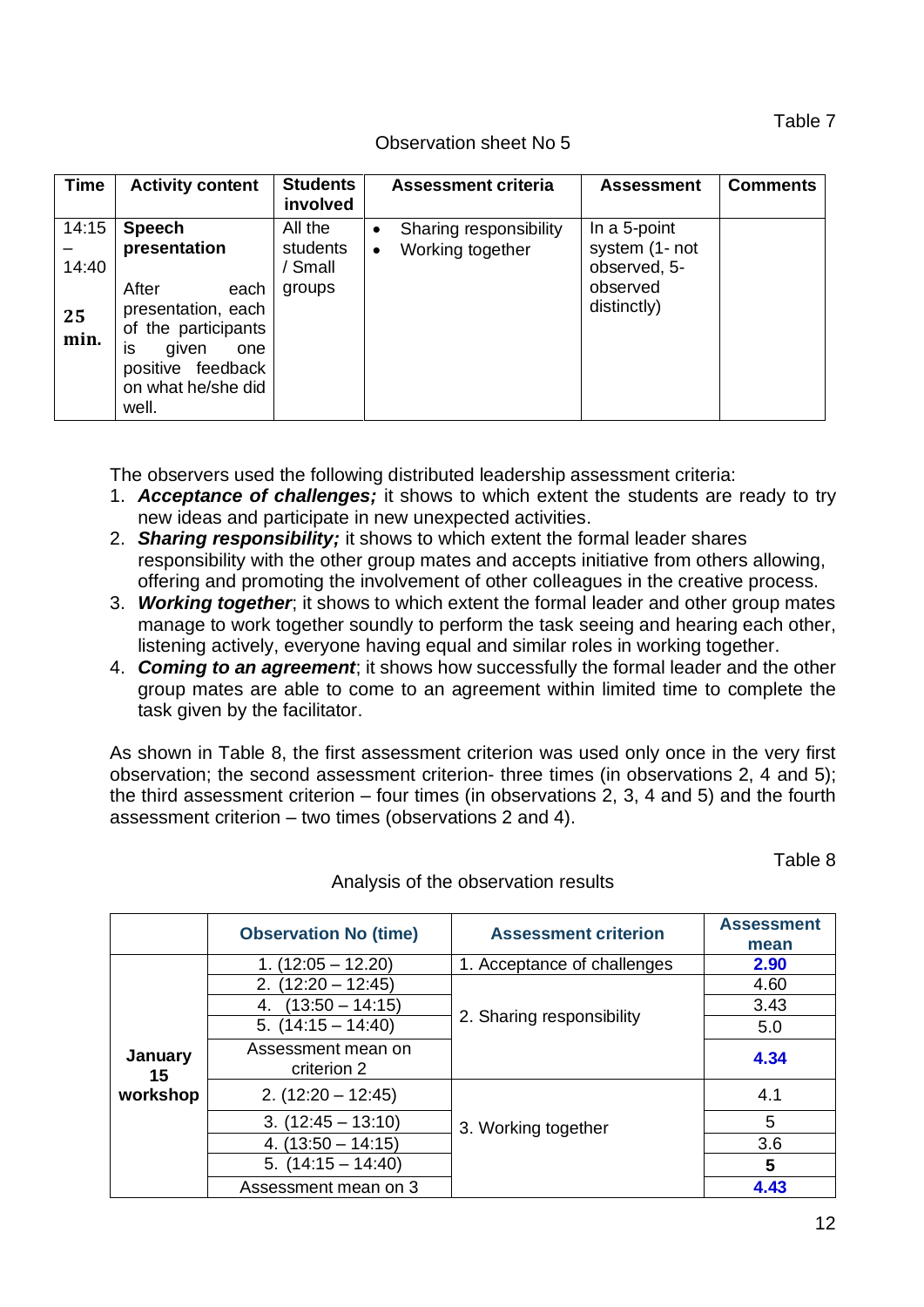|                                       | <b>Observation No (time)</b> | <b>Assessment criterion</b>    | <b>Assessment</b><br>mean |
|---------------------------------------|------------------------------|--------------------------------|---------------------------|
|                                       | $2. (12:20 - 12:45)$         |                                | 4.5                       |
|                                       | $4. (13:50 - 14:15)$         | 4. Coming to an agreement      | 5                         |
|                                       | Assessment mean on 4         |                                | 4.75                      |
|                                       | $1. (12:05 - 12.20)$         | 1. Acceptance of challenges    | 2.0                       |
| <b>March</b>                          | $2. (12:20 - 12:45)$         |                                | 2.0                       |
|                                       | $(13:50 - 14:15)$<br>4.      |                                | 2.17                      |
|                                       | $(14:15 - 14:40)$<br>5.      | 3. Sharing responsibility      | 3.0                       |
|                                       | Assessment mean on 2         |                                | 2.39                      |
|                                       | $2. (12:20 - 12:45)$         |                                | 2.44                      |
| 23                                    | $3. (12:45 - 13:10)$         |                                | 3.56                      |
| workshop                              | $4. (13:50 - 14:15)$         | 3. Working together            | 2.85                      |
|                                       | $5. (14:15 - 14:40)$         |                                | 3.70                      |
|                                       | Assessment mean on 3         |                                | 3.14                      |
|                                       | $2. (12:20 - 12:45)$         |                                | 3.70                      |
|                                       | $4. (13:50 - 14:15)$         | 4. Coming to an agreement      | 3.60                      |
|                                       | Assessment mean on 4         |                                | 3.65                      |
|                                       |                              | Acceptance of challenges<br>1. | 2.45                      |
| Summarisation of the two<br>workshops |                              | Sharing responsibility<br>2.   | 3.37                      |
|                                       |                              | 3. Working together            | 3.79                      |
|                                       |                              | Coming to an agreement<br>4.   | 4.2                       |

Table 8 was created based on the determination of the assessment means taken from the five observation sheets which were filled in during the corresponding improvisation workshop activities using as assessment criteria the distribution leadership elements (see Tables 3-7).

For the convenience of the comparative analysis, the assessment means using each of the four distributed leadership elements, have been depicted in Figure 1 not only for the January 15 and March 23 improvisation workshops, but also for the summarisation of the outcomes of both workshops.



Figure 1. The assessment means of the distributed leadership elements demonstrated by the students during improvisation workshops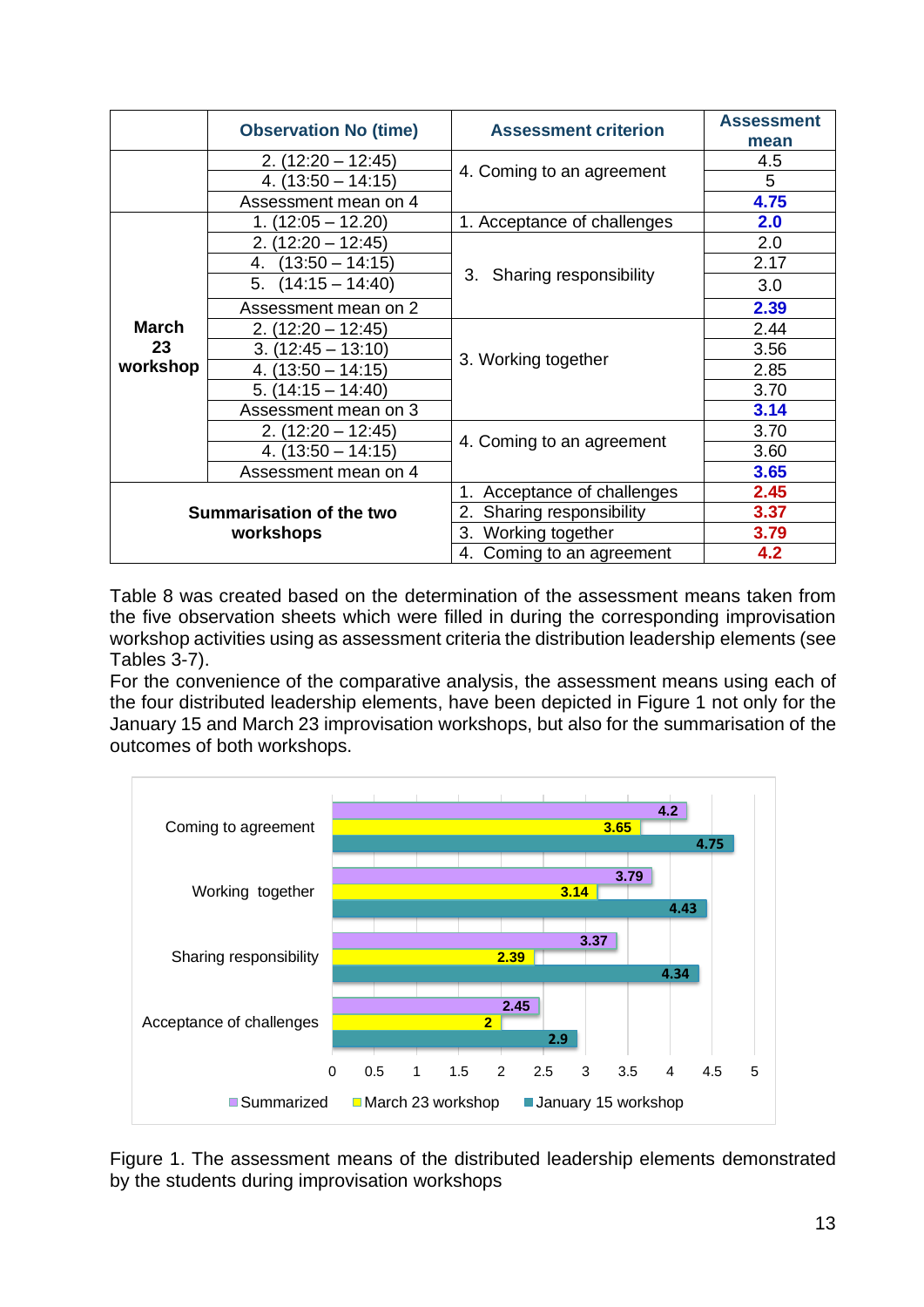The diagram in Figure 1 shows that:

- the students who participated in the first workshop (on January 15) demonstrated higher level of distributed leadership skills than the students of the second workshop (on March 23); this can be explained by the fact that the students of the first workshop had already had the experience of participating in leadership projects while the second workshop's students had not;
- all the three profiles of the distributions of the assessment means (for Summarized, March 23 workshop and January 15 workshop) are very similar to each other. This shows, that despite the differences in students' groups, there were certain tendencies observed among the four distributed leadership elements – 1) most easily the formal leader and group members managed to come to an agreement for completing the work within limited time (mean  $summarized = 4.2$ ); 2) as for working together to perform the task, the students were less successful (mean  $\text{summarized} =$ 3.79); 3) for formal leaders it was challenging to share responsibility with the other group mates and accept initiative from them (mean summarized  $= 3.37$ ); 4) the most problematic was to cope with the challenge offered by the facilitator when the students had to take an initiative (mean summarized  $= 2.45$ ); this could be explained by the fact that the task related to the individual short presentations of two elements was the first one and the students felt embarrassed or less confident to speak in front of the unknown audience in the new format. To get an insight into the qualitative aspects of these quantitative assessments, the observers' comments will be analysed in the subchapters "Lessons learned regarding facilitators" and "Lessons learned regarding participants".

In order to analyse whether there was progress in the students' distributed leadership skills in the course of the improvisation workshop, it was decided to track the assessments of those criteria which were used in more than one observation phases - Sharing responsibility (in three observations), Working together (in four observations) and Coming to an agreement (in two observations) using the assessment means from Table 8.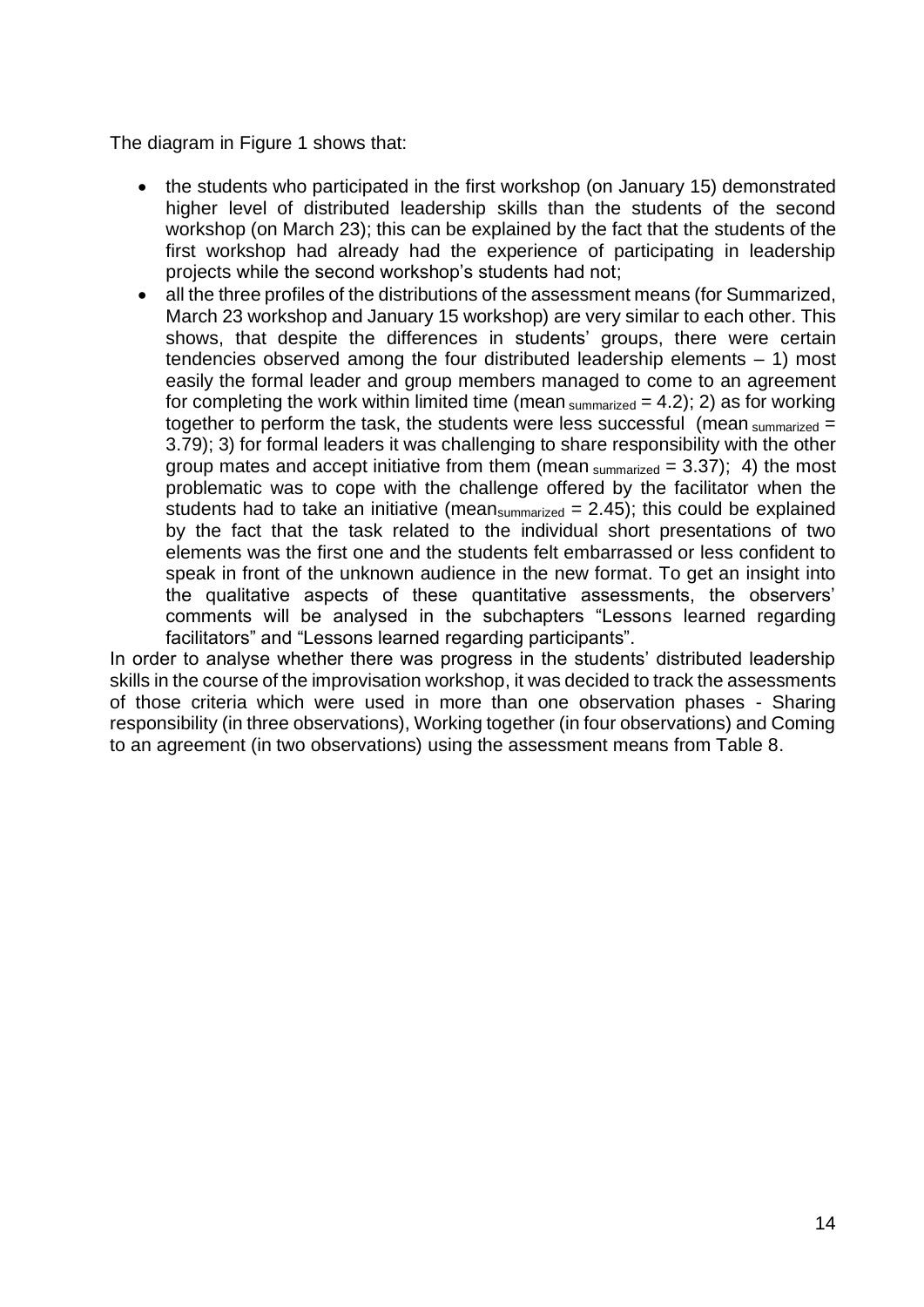

Figure 2. Timewise and criterion-wise grouping of the assessments of the students' work and behaviour using the same distributed leadership element as assessment criterion

To make the diagram in Figure 2, the data obtained from four observations (started from observation 2) were used, escaping the first observation, as the criterion "Acceptance of challenges" was used only in it, and no further progress could be followed related to that aspect of distributed leadership. As in observation 2 (12:20 – 12:45) the students had to prepare a 3-minute improvisation and present it in the following observation phase - 3 (12:45-13:10); similarly, they had to prepare a 3-minute speech in observation phase 4  $(13:50 - 14:15)$  and present it in the next observation phase 5  $(14:15 - 14:50)$ , any progress related to the distributed leadership elements in the students' work and behaviour could logically be expected to be detected in preparation-presentation comparison. Indeed, if the students improved distributed leadership related performance in the course of participating in improvisation, each next phase of doing the task compared to the previous phase (in our case presentation vs. preparation) ought to be done better, consequently, had to be assessed higher by the observers. Such a progress was observed across students' preparation-presentation activities related to the criterion 'Working together' in both workshops (see Figure 2). Preparation-presentation activities for the students related to the criterion 'Sharing responsibility' were offered when they had to prepare a 3-minute speech and present it. Also, in this regard there is the same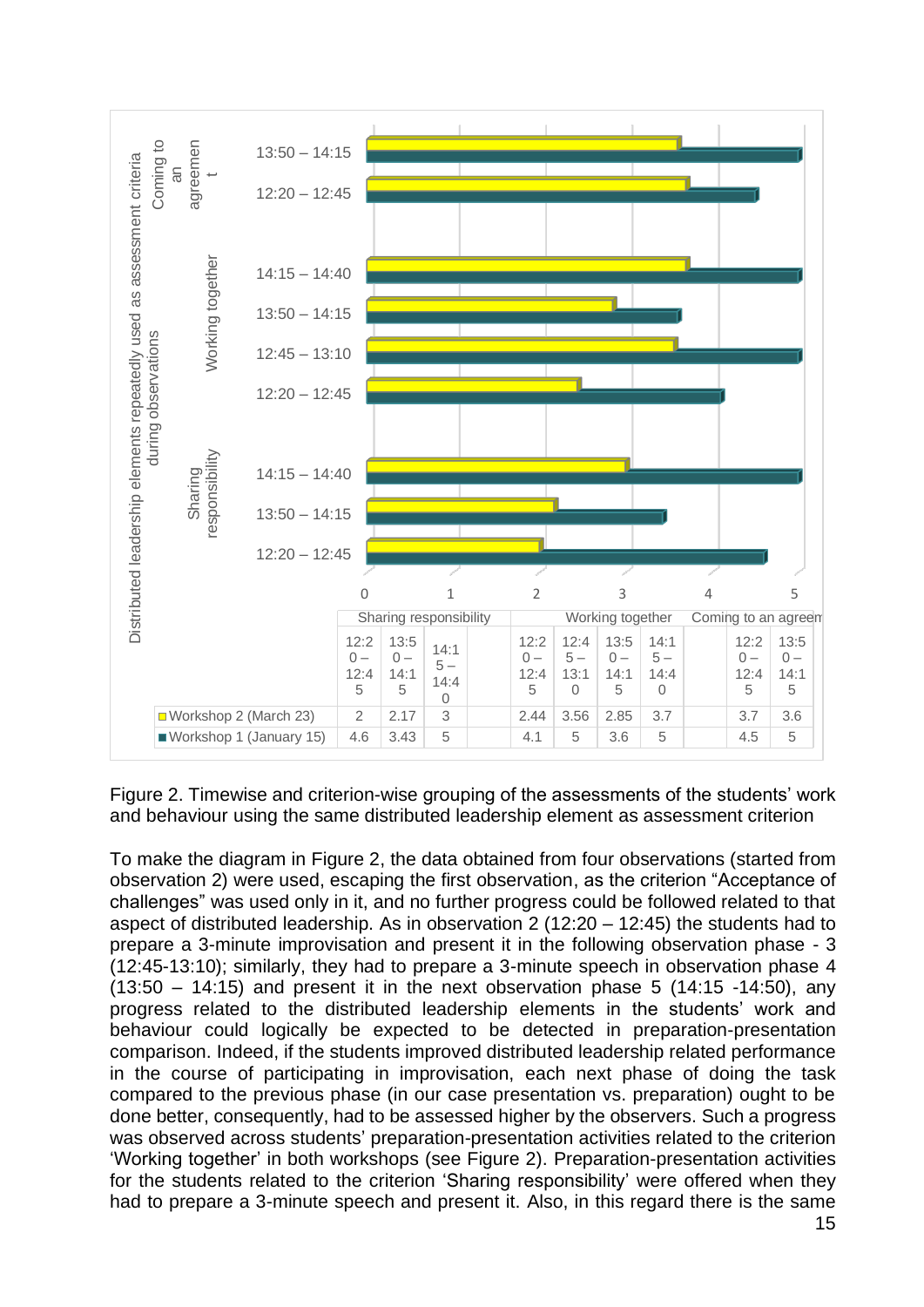tendency of improving the work and behaviour of both workshops' students (see Figure 2).

The distributed leadership assessment criterion 'Coming to an agreement' was used only in the two preparation phases escaping the phases of presentation as in the latter they had already to be ready to demonstrate what they had done in the preparation phase: it was not the due time for coming to any agreement. The first workshop's students (on January 15) demonstrated progress along both phases of preparation of the improvisation and the speech, while the second workshop's students who were less experienced, did not show any principal difference (see Figure 2).

Thus, the improvisation with the embedding of one of the four elements by each participant and the speech on a given theme which were tested in this case study had a positive impact on the students' distributed leadership skills.

This was an external assessment of the students' learning process.

#### *The students' reflections*

As stated above, in this case study the impact of improvisation (drama method) on the distributed leadership skills, was researched both using external assessment through observations of the students' work and behaviour in improvisation workshops, and internal analysis – reflections conducted by the students in the end of the workshops. The Latvian version of the reflection questions are available in the Google form (see [https://docs.google.com/forms/d/e/1FAIpQLSei3BKwO5YqleYj3\\_RBLxktC-](https://docs.google.com/forms/d/e/1FAIpQLSei3BKwO5YqleYj3_RBLxktC-Wmcw8Yz_qOghxjueHG9LuqDg/viewform?vc=0&c=0&w=1&flr=0)

[Wmcw8Yz\\_qOghxjueHG9LuqDg/viewform?vc=0&c=0&w=1&flr=0\)](https://docs.google.com/forms/d/e/1FAIpQLSei3BKwO5YqleYj3_RBLxktC-Wmcw8Yz_qOghxjueHG9LuqDg/viewform?vc=0&c=0&w=1&flr=0).

The reflection questions in English are given in Table 9 providing also some comments on why specifically these questions were asked.

Table 9

| Info type              | <b>Statements or questions</b>       | <b>Comments</b>                                                                                                                                                                                                                                                                  |  |  |
|------------------------|--------------------------------------|----------------------------------------------------------------------------------------------------------------------------------------------------------------------------------------------------------------------------------------------------------------------------------|--|--|
|                        | Your code                            | Each student was assigned a code for<br>emphasizing that their anonymity was going to<br>be respected. In additions, it was easier to fix<br>and comment students' work and behaviour<br>during observations, including also<br>data<br>analysis.                                |  |  |
| Demographic            | Your gender                          | To know gender was crucial to see whether                                                                                                                                                                                                                                        |  |  |
| information            | male                                 | there could be any principal differences between                                                                                                                                                                                                                                 |  |  |
|                        | female                               | them.                                                                                                                                                                                                                                                                            |  |  |
|                        | In which class do you study?         | As the students were from grades $10 - 12$ , this<br>question was important for identifying whether<br>there are any principal differences between their<br>distributed leadership skills depending on the<br>grade they study in.                                               |  |  |
| General<br>information | Your favourite subjects at school    | These pieces of information could be important<br>to follow whether there are principal differences<br>in distributed leadership skills and practicing<br>improvisation among students who like or dislike<br>subjects from the groups of natural, social and<br>human sciences. |  |  |
|                        | Subjects you don't like very<br>much |                                                                                                                                                                                                                                                                                  |  |  |

#### The reflection questions and statements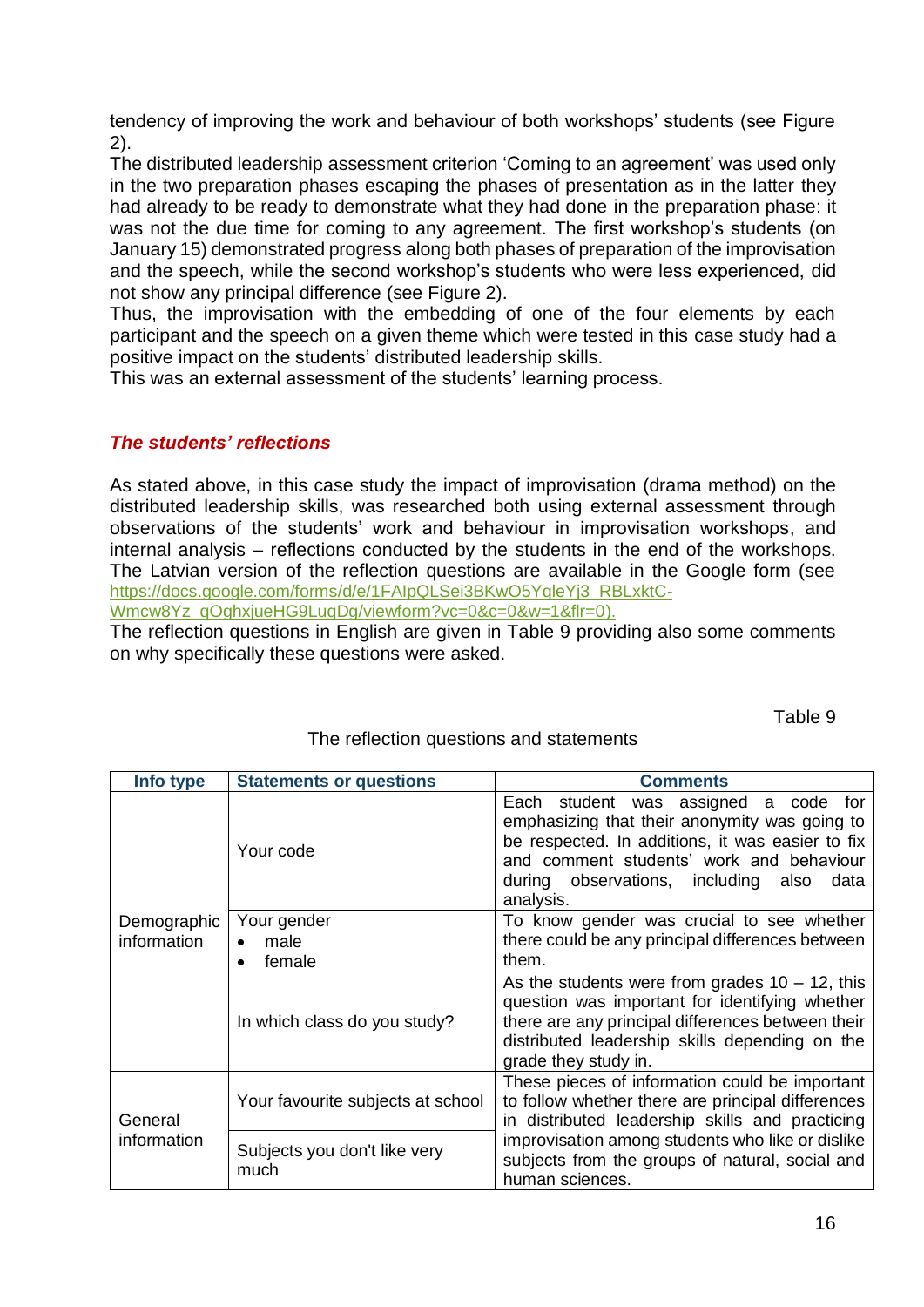| Info type                                  | <b>Statements or questions</b>                                                                                                                                                                                                                                                                                                                                                                                                                                                                                                                                                                                                                                                                                                                                                                                                                                                                                                                                                                                                                                                                                                                                                                                                                                                                                                                                                                                                                      | <b>Comments</b>                                                                                                                                                                                                                                                                                                                                                                                                                                                                                                                                                                                                                                                                                                                                                                                                                                                                                                                                                                                                                                                                                                                                                                                                                                                                                                                                                                                                      |
|--------------------------------------------|-----------------------------------------------------------------------------------------------------------------------------------------------------------------------------------------------------------------------------------------------------------------------------------------------------------------------------------------------------------------------------------------------------------------------------------------------------------------------------------------------------------------------------------------------------------------------------------------------------------------------------------------------------------------------------------------------------------------------------------------------------------------------------------------------------------------------------------------------------------------------------------------------------------------------------------------------------------------------------------------------------------------------------------------------------------------------------------------------------------------------------------------------------------------------------------------------------------------------------------------------------------------------------------------------------------------------------------------------------------------------------------------------------------------------------------------------------|----------------------------------------------------------------------------------------------------------------------------------------------------------------------------------------------------------------------------------------------------------------------------------------------------------------------------------------------------------------------------------------------------------------------------------------------------------------------------------------------------------------------------------------------------------------------------------------------------------------------------------------------------------------------------------------------------------------------------------------------------------------------------------------------------------------------------------------------------------------------------------------------------------------------------------------------------------------------------------------------------------------------------------------------------------------------------------------------------------------------------------------------------------------------------------------------------------------------------------------------------------------------------------------------------------------------------------------------------------------------------------------------------------------------|
| The main<br>questions of<br>the reflection | 1. What did you manage to<br>do well in the group<br>work? (multiple answers<br>possible):<br>to share responsibility for the<br>joint work;<br>to collaborate with the<br>group's formal leader;<br>to collaborate with the other<br>group members;<br>to come to an agreement<br>with the group members<br>within limited time offered;<br>to take the lead in the group<br>$\bullet$<br>work;<br>to take initiative;<br>$\bullet$<br>to show your emotions;<br>$\bullet$<br>to think and act flexibly;<br>$\bullet$<br>to improvise;<br>$\bullet$<br>to feel your body;<br>to follow others;<br>to listen to the others and<br>understand what they are<br>saying;<br>to express your opinion in<br>front of others.<br>Other. Please, comment on<br>your answers.<br>2. Which of the following<br>was challenging to do for<br>you in today's workshop?<br>(multiple answers<br>possible)<br>to share responsibility for the<br>joint work;<br>to collaborate with the<br>$\bullet$<br>group's formal leader;<br>to collaborate with the other<br>group members;<br>to come to an agreement<br>with the group members<br>within limited time;<br>to take the lead in the group<br>work;<br>to take initiative;<br>to show your emotions;<br>$\bullet$<br>to think and act flexibly;<br>$\bullet$<br>to improvise;<br>$\bullet$<br>to feel your body;<br>to follow others;<br>to listen to the others and<br>understand what they are<br>saying; | This approach with offering multiple options of<br>responses (Checkbox) was justified for a<br>number of reasons; we aimed to:<br>1) get the students' feedback (as full as<br>possible) about the effect of improvisation on<br>them and the challenges faced;<br>provide the list of different elements of<br>2)<br>distributed leadership which potentially could<br>manifested within the improvisation<br>be<br>workshops, thus making the students'<br>reflection easier and fuller;<br>3) promote students' thinking process;<br>4) identify whether the students could judge<br>about themselves more or less realistically,<br>as we had their codes and the observation<br>scripts with the observers' comments on<br>their work and behaviour. The comparison of<br>the students' self-assessments with the<br>observers' assessments could spread light<br>on many questions related to internal and<br>external assessments;<br>5) help<br>those<br>students<br>in<br>expressing<br>themselves, who have<br>challenges<br>in<br>formulating ideas;<br>6)<br>give<br>also<br>the<br>space for expressing<br>themselves to those students who want to<br>speak out more about things which were not<br>mentioned in the list;<br>cross-check the answers to questions 1 and<br>7)<br>2 and see whether the students thought<br>seriously while answering them or there are<br>mutually excluding answers. |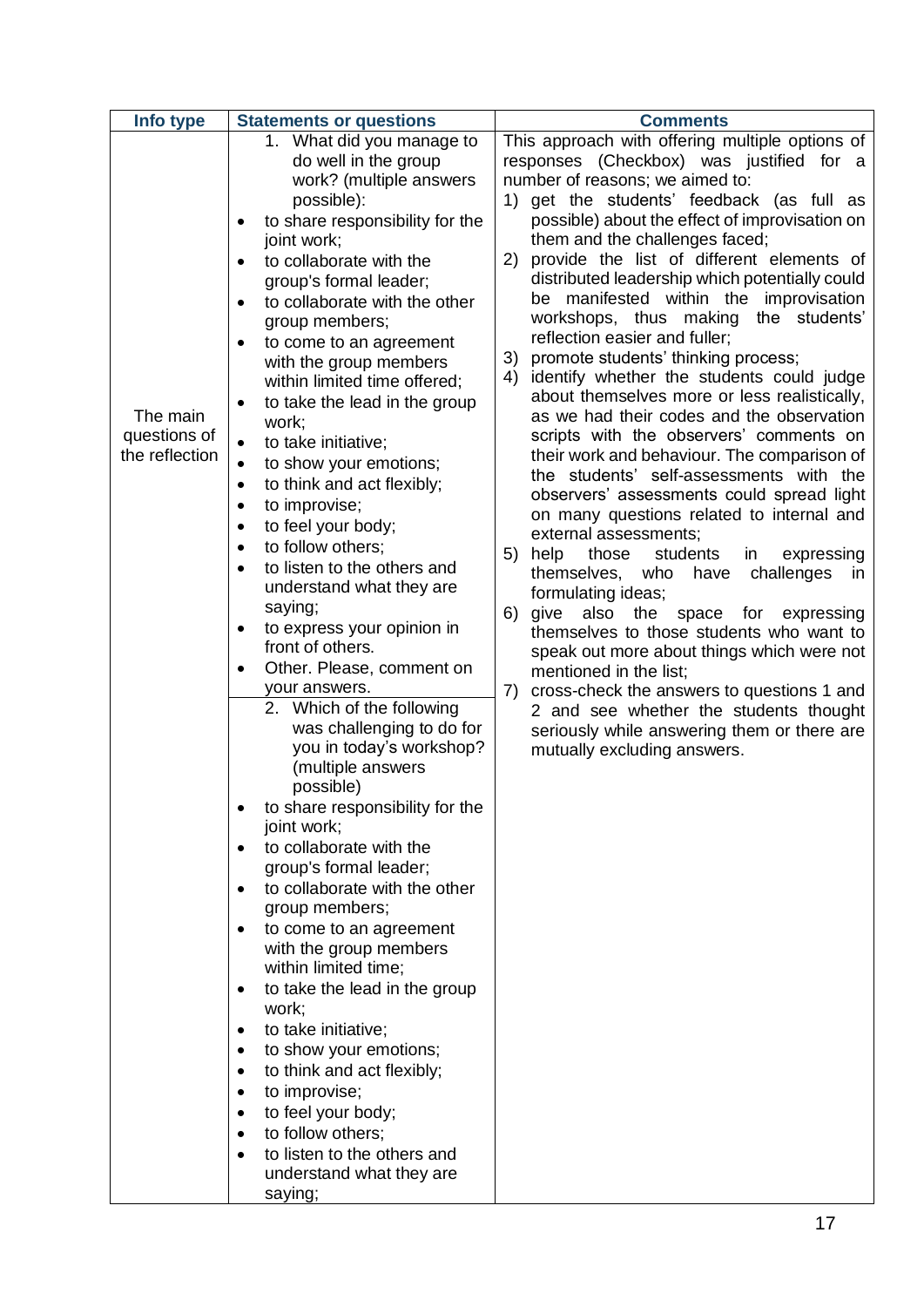| Info type                 | <b>Statements or questions</b>                                                                                         | <b>Comments</b>                                                                                                                                                                                                      |
|---------------------------|------------------------------------------------------------------------------------------------------------------------|----------------------------------------------------------------------------------------------------------------------------------------------------------------------------------------------------------------------|
|                           | to express your opinion in<br>$\bullet$<br>front of others.<br>Other. Please, comment on<br>$\bullet$<br>your answers. |                                                                                                                                                                                                                      |
|                           | 3. How did you overcome these<br>challenges?                                                                           | This meant metacognitive analysis conducted by<br>the students for 1) getting insight into their<br>thinking process related to their working in<br>group; 2) promoting also their ability to express<br>themselves. |
|                           | 4. Who / What helped you with<br>the group work? How?                                                                  | The answers to these questions imply the<br>students' understanding of the roles they                                                                                                                                |
|                           | 5. Did you help anyone in the<br>group work? How?                                                                      | themselves and their group members played in<br>the joint work and their understanding of the                                                                                                                        |
|                           | 6. Who / What disturbed you in<br>today's workshop? How?                                                               | character of their interactions with the other<br>group members. Also, it would be valuable to                                                                                                                       |
|                           | 7. Did you disturb anyone in the<br>group work? Why do you<br>think so?                                                | how honestly students think<br>about<br>see<br>themselves and others.                                                                                                                                                |
|                           | How did your group organise<br>8.<br>and realise the problem<br>solving?                                               | This question was important for enhancing our<br>awareness of the students' analytical thinking<br>process.                                                                                                          |
|                           | 9. How will you use what you<br>learned in today's workshop<br>in different life situations?                           | This question is for finding out the students'<br>awareness of the potential use of what they<br>acquired during the workshop.                                                                                       |
|                           | 10. What did you like / dislike<br>about working with the<br>improvisation method? Why?                                | This question is meant for getting information of<br>the emotional and cognitive aspects of the<br>students' evaluation of the workshop.                                                                             |
| The words of<br>gratitude | 11. Thank you very much for<br>your work and time!                                                                     | Their response could add emotional feedback on<br>their attitude towards all they had participated in.                                                                                                               |

The demographic characteristics of the participants in the two improvisation workshops are given in Table 10.

Table 10

The demographic characteristics of the students who participated in the January 15 and March 23 improvisation workshops

| Demographic characteristics | Number of students      |    |
|-----------------------------|-------------------------|----|
| Gender                      | Male                    |    |
|                             | Female                  | 29 |
|                             | 10                      | 5  |
| Class                       | 11                      | 19 |
|                             | 12                      | 9  |
|                             | <b>January 15, 2021</b> | 15 |
| Workshop participants       | March 23, 2021          | 20 |
|                             | Total                   | 35 |
|                             | January 15, 2021        | 15 |
| Reflections given           | March 23, 2021          | 18 |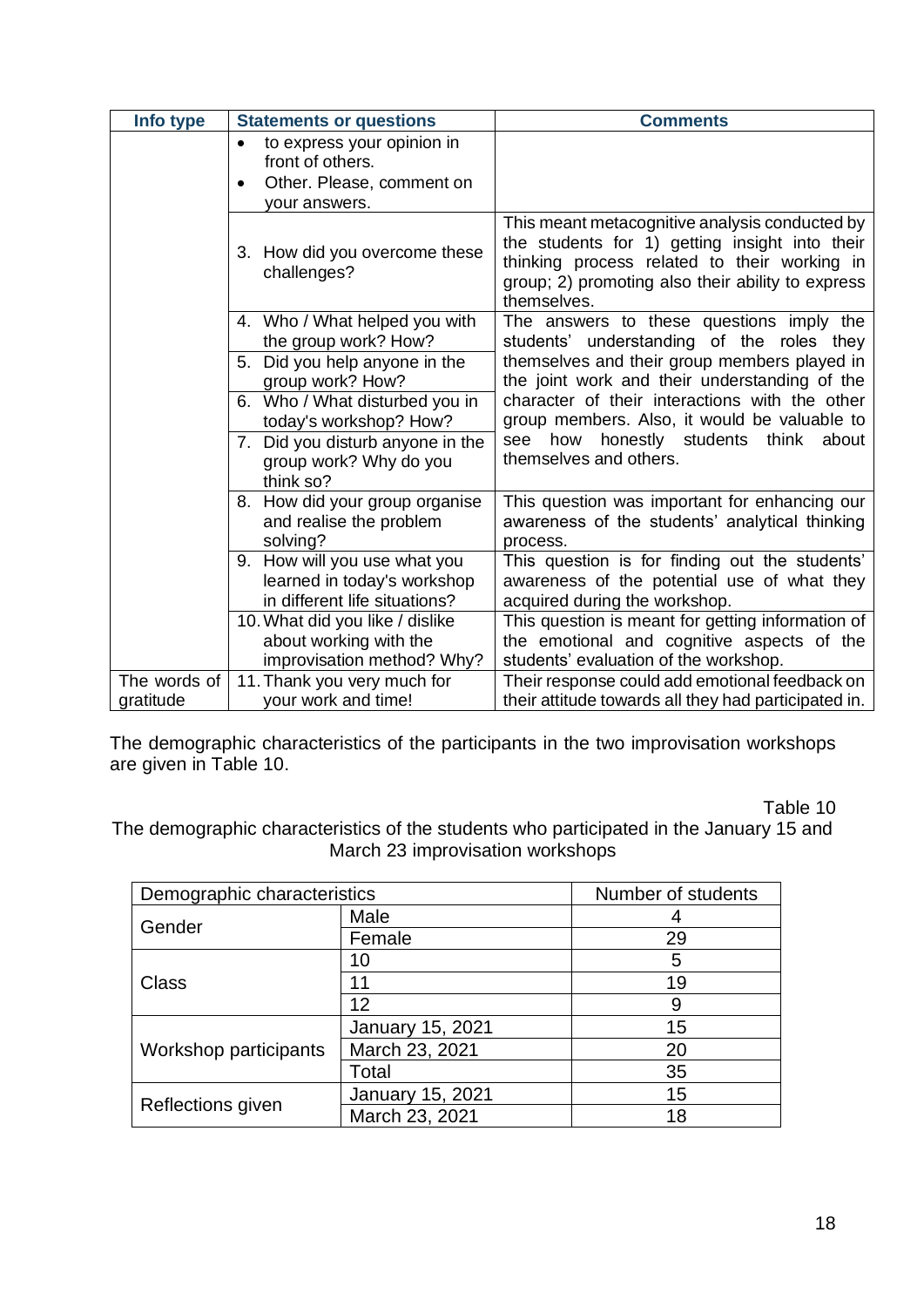As mentioned above and seen in Table 10, out of 35 students who participated in the two workshops, two students did not give their feedbacks. Therefore, the further analysis is based on them.

#### *The school subjects liked and disliked by the students*

The outcomes of the analysis of the subjects liked and disliked by the students are shown accordingly in Tables 11 and 12.

Table 11

| Subject groups                 | <b>Subjects</b>                   | <b>Number</b><br>of the<br>students<br>who like | <b>Total likes</b><br>mentioned by<br>the students | Percentual<br>distribution |  |
|--------------------------------|-----------------------------------|-------------------------------------------------|----------------------------------------------------|----------------------------|--|
|                                | Literature                        | 10                                              |                                                    |                            |  |
| Humanity                       | English                           | 5                                               | 20                                                 | 30.30 %                    |  |
|                                | History                           | $\overline{2}$                                  |                                                    |                            |  |
|                                | Latvian                           | 3                                               |                                                    |                            |  |
|                                | <b>Mathematics</b>                | 8                                               |                                                    |                            |  |
| <b>STEM</b>                    | <b>Biology</b>                    | 3                                               |                                                    |                            |  |
| (Science,                      | $\overline{2}$<br>Geography<br>17 |                                                 |                                                    | 25.76 %                    |  |
| Technology,<br>Engineering and | <b>Physics</b>                    | $\overline{2}$                                  |                                                    |                            |  |
| Mathematics)                   | Chemistry                         | 1                                               |                                                    |                            |  |
|                                | <b>Informatics</b>                | 1                                               |                                                    |                            |  |
|                                | <b>Sports</b>                     | 16                                              |                                                    |                            |  |
|                                | Psychology                        | $\overline{2}$                                  |                                                    |                            |  |
| Social sciences                | Social sciences                   | $\overline{2}$                                  | 22                                                 | 33.34 %                    |  |
|                                | Culturology                       | 1                                               |                                                    |                            |  |
|                                | Social presentation skills        | 1                                               |                                                    |                            |  |
| Art                            | Music                             | 5                                               |                                                    |                            |  |
|                                | Visual art                        | 7<br>$\overline{2}$                             |                                                    | 10.60%                     |  |

The school subjects liked by the students

Table 12

#### The school subjects disliked by the students

| Subject groups | <b>Subjects</b>    | <b>Number</b><br>of the<br>students<br>who do<br>not like | <b>Total dislikes</b><br>mentioned by<br>the students | Percentual<br>distribution |
|----------------|--------------------|-----------------------------------------------------------|-------------------------------------------------------|----------------------------|
|                | Literature         | 4                                                         |                                                       |                            |
|                | Russian            | 5                                                         |                                                       |                            |
| Humanity       | English            |                                                           | 17                                                    | 24.64 %                    |
|                | History            | 4                                                         |                                                       |                            |
|                | Latvian            | 3                                                         |                                                       |                            |
| <b>STEM</b>    | <b>Mathematics</b> | 14                                                        |                                                       |                            |
| (Science,      | <b>Biology</b>     | $\overline{2}$                                            | 49                                                    | 71.01 %                    |
| Technology,    | Geography          |                                                           |                                                       |                            |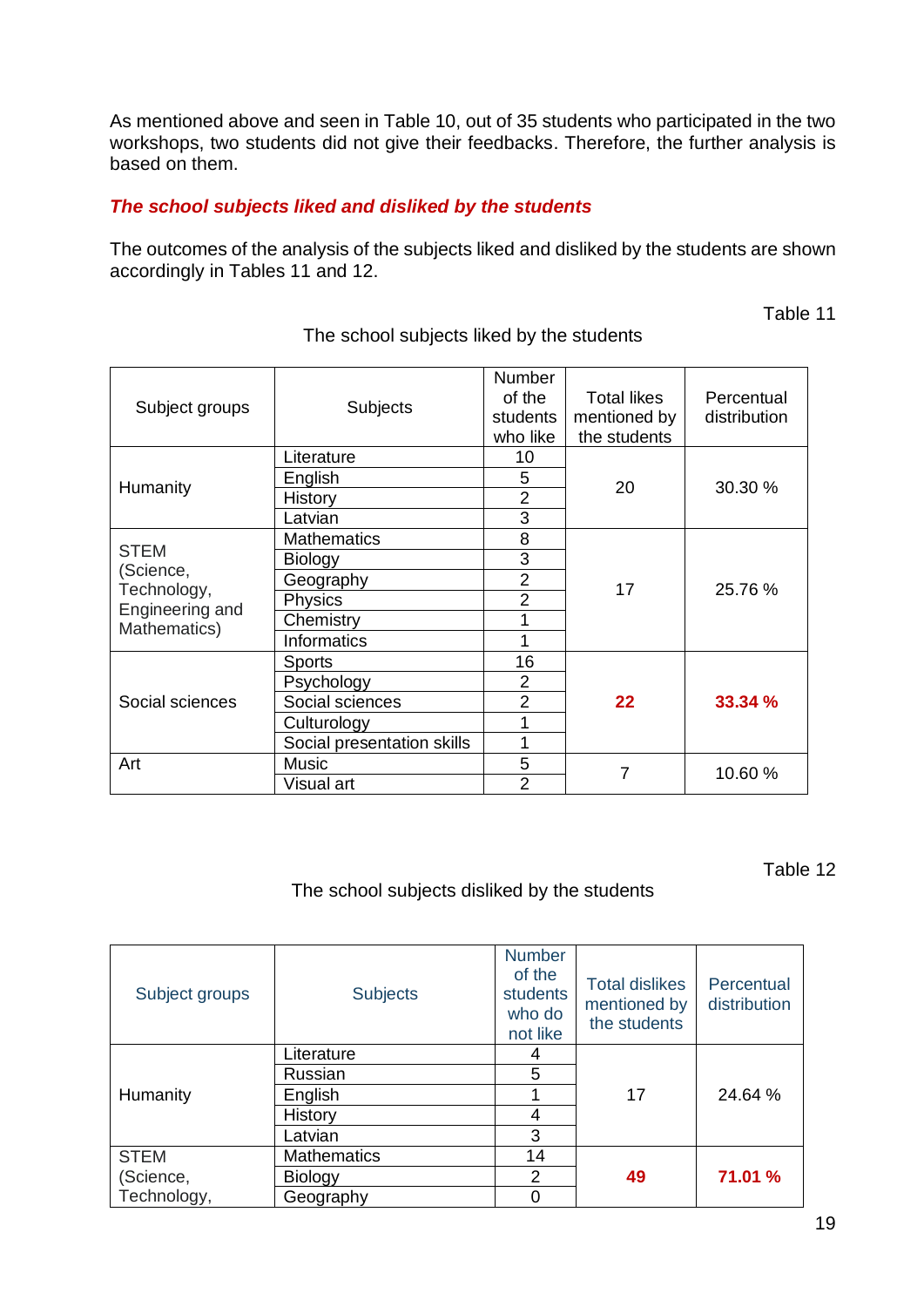| Subject groups  | <b>Subjects</b>            | <b>Number</b><br>of the<br>students<br>who do<br>not like | <b>Total dislikes</b><br>mentioned by<br>the students | Percentual<br>distribution |  |
|-----------------|----------------------------|-----------------------------------------------------------|-------------------------------------------------------|----------------------------|--|
| Engineering and | Physics                    | 13                                                        |                                                       |                            |  |
| Mathematics)    | Chemistry                  | 15                                                        |                                                       |                            |  |
|                 | Programming                | 2                                                         |                                                       |                            |  |
|                 | <b>Technical graphics</b>  | 2                                                         |                                                       |                            |  |
|                 | Drawing                    |                                                           |                                                       |                            |  |
|                 | <b>Sports</b>              |                                                           |                                                       |                            |  |
|                 | Psychology                 | $\overline{0}$                                            |                                                       |                            |  |
| Social sciences | Social sciences            | $\Omega$                                                  | 2                                                     |                            |  |
|                 | Culturology                | 0                                                         |                                                       | 2.9%                       |  |
|                 | Social presentation skills | 0                                                         |                                                       |                            |  |
|                 | Economics                  |                                                           |                                                       |                            |  |
|                 | Music                      |                                                           |                                                       |                            |  |
| Art             | Visual art                 | ∩                                                         |                                                       | 1.45 %                     |  |

The comparative analysis of Tables 11 and 12 shows that the subject which is liked almost by half of the students is Sports (n=16), while Chemistry (n=15), Mathematics (n=14) and Physics (n=13) are least liked subjects. Totally, STEM subjects (Science, Technology, Engineering and Mathematics) are least liked (70.15%), while Social science group subjects are most liked (33.34%) and least disliked (2.99%). The Humanity group subjects look similarly liked (30.30%) and disliked (25.37%) by the students.

This general analysis of the students' likes and dislikes of the study subjects has brought to the idea of comparing the subjects liked and not liked by the two workshops' students separately to identify whether there could be any tendency between the more successful and less successful distributed leadership related behaviour and study subjects liked and disliked (knowing that workshop 1 students were more successful than the students of workshop 2). Our previous four-year-long research conducted within an ESF project "Support to education research" (2011-2014) in five Latvian schools showed that both teachers and students like those themes and activities that they manage to do well (Oganisjana, 2015). So, using this logic, a supposition could be put forward for the further testing whether students' successful manifestation of distributed leadership elements during the improvisation workshops could be dependent on the number of subjects they like more, that means they know well.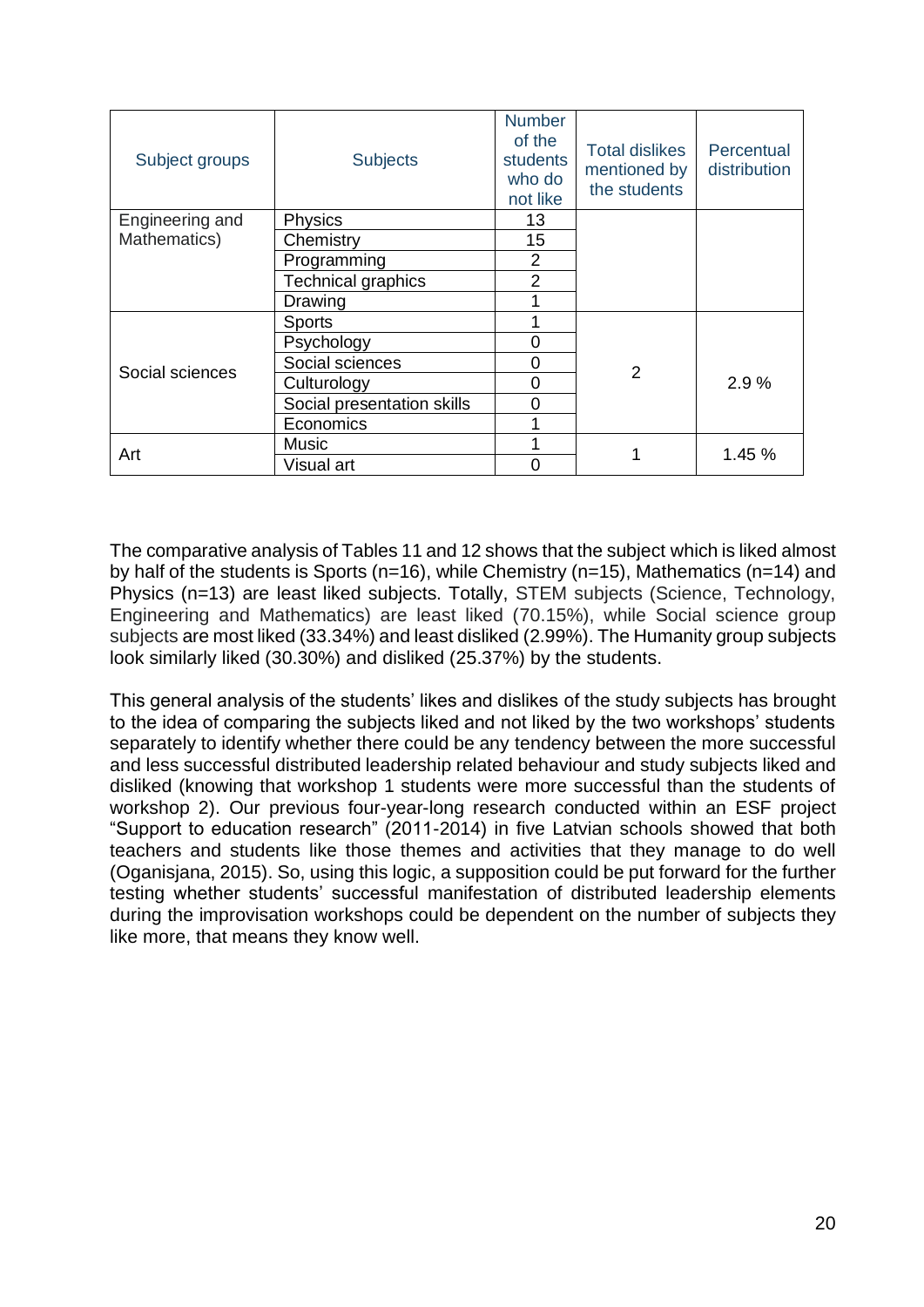Table 13

| Comparative analysis of the subjects liked by the workshop 1 (January 15, 2021) and |
|-------------------------------------------------------------------------------------|
| workshop 2 (March 23, 2021) students                                                |

| Subject<br>groups | Subjects               | Number of the workshop 1<br>students who like | Study subject group-wise<br>likes mentioned | students<br>Total likes mentioned by<br>the workshop 1 | liked by one workshop 1<br>The average number of<br>subjects mentioned as<br>student | Number of the workshop 2<br>students who like | Study subject group-wise<br>likes mentioned | the workshop 2 students<br>Total likes mentioned by | The average number of<br>liked by one workshop 2<br>subjects mentioned as<br>student |
|-------------------|------------------------|-----------------------------------------------|---------------------------------------------|--------------------------------------------------------|--------------------------------------------------------------------------------------|-----------------------------------------------|---------------------------------------------|-----------------------------------------------------|--------------------------------------------------------------------------------------|
|                   | Literature             | $\overline{8}$                                | 14                                          |                                                        |                                                                                      | $\overline{c}$                                |                                             |                                                     |                                                                                      |
| Humanity          | English                | $\mathbf{1}$                                  |                                             |                                                        |                                                                                      | $\overline{\mathbf{4}}$                       | 6                                           |                                                     |                                                                                      |
|                   | History                | $\overline{2}$                                |                                             |                                                        |                                                                                      | $\overline{0}$                                |                                             |                                                     |                                                                                      |
|                   | Latvian                | $\overline{3}$                                |                                             |                                                        |                                                                                      | $\mathbf 0$                                   |                                             |                                                     |                                                                                      |
| <b>STEM</b>       | <b>Mathematics</b>     | $\overline{5}$                                |                                             |                                                        |                                                                                      | $\overline{3}$                                |                                             |                                                     |                                                                                      |
| (Science,         | <b>Biology</b>         | $\overline{2}$                                |                                             |                                                        |                                                                                      | 1                                             |                                             |                                                     |                                                                                      |
| Technology,       | Geography              | $\overline{2}$                                | 10                                          |                                                        |                                                                                      | $\mathbf 0$                                   | $\overline{7}$                              |                                                     |                                                                                      |
| Engineering       | Physics                | $\overline{1}$                                |                                             |                                                        |                                                                                      | 1                                             |                                             |                                                     |                                                                                      |
| and               | Chemistry              | $\overline{0}$                                |                                             |                                                        |                                                                                      | 1                                             |                                             |                                                     |                                                                                      |
| Mathematics)      | Informatics            | $\mathsf{O}\xspace$                           |                                             | 33                                                     | 2.2                                                                                  | 1                                             |                                             | 31                                                  | 1.7                                                                                  |
|                   | Sports                 | $\overline{5}$                                |                                             |                                                        |                                                                                      | $\overline{11}$                               |                                             |                                                     |                                                                                      |
|                   | Psychology             | $\overline{2}$                                |                                             |                                                        |                                                                                      | $\mathbf 0$                                   |                                             |                                                     |                                                                                      |
|                   | Social                 |                                               |                                             |                                                        |                                                                                      | $\overline{0}$                                |                                             |                                                     |                                                                                      |
| Social            | sciences               | $\mathbf 2$                                   | 10                                          |                                                        |                                                                                      |                                               | 12                                          |                                                     |                                                                                      |
| sciences          | Culturology            | $\overline{0}$                                |                                             |                                                        |                                                                                      | 1                                             |                                             |                                                     |                                                                                      |
|                   | Social                 |                                               |                                             |                                                        |                                                                                      | $\overline{0}$                                |                                             |                                                     |                                                                                      |
|                   | presentation<br>skills | 1                                             |                                             |                                                        |                                                                                      |                                               |                                             |                                                     |                                                                                      |
|                   | Music                  | 1                                             |                                             |                                                        |                                                                                      | 4                                             |                                             |                                                     |                                                                                      |
| Art               | Visual art             | $\overline{0}$                                | 1                                           |                                                        |                                                                                      | $\overline{2}$                                | 6                                           |                                                     |                                                                                      |

The average number of subjects mentioned as liked by one student of each workshop was counted dividing the entire number of the subjects by the number of students who participated in each workshop. For workshop 1 the mean is 33:15 = 2.2 and for workshop 2 - it is 31:18 = 1.7. This mean symbolizes an averaged characteristic of the group as a distributed leadership actor. The more subjects the students like, the more subjects they master well. The more subjects they master well, the more developed their thinking and the more multiple their acting are. The more developed the students' thinking and the more multiple their acting are, the higher their distributed leadership behaviour might be. In the same way the average number of subjects mentioned as disliked was determined (see Table 14); that shows very close numbers of subjects disliked by one student of workshop 1 (mean = 1.8) and workshop 2 (mean = 1.89).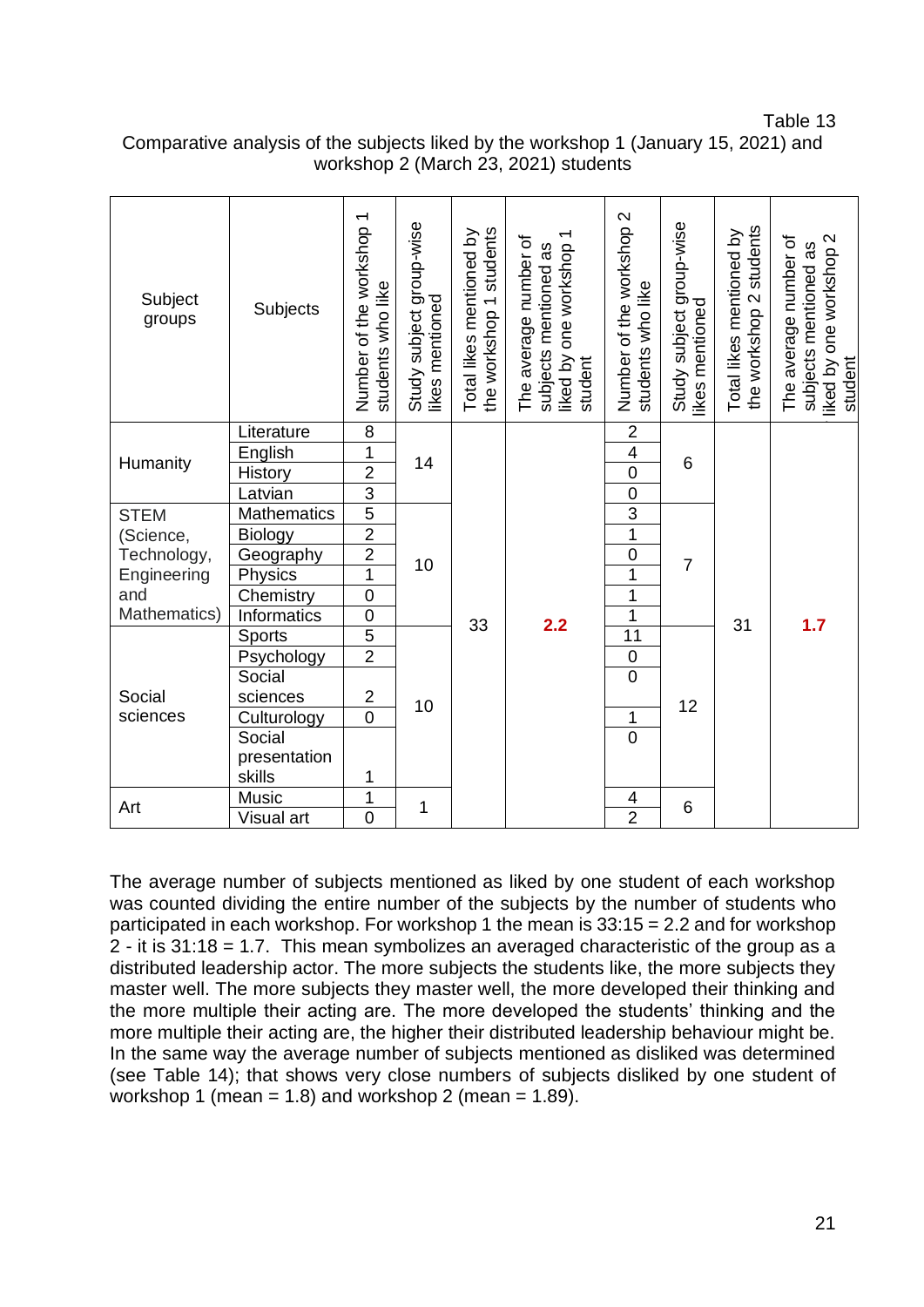Table 14

| Subject<br>groups | Subjects           | Number of the workshop 1<br>students who dislike | Study subject group-wise<br>dislikes mentioned | Total dislikes mentioned by<br>the workshop 1 students | $\overline{\phantom{0}}$<br>disliked by one workshop<br>The average number of<br>subjects mentioned as<br>student | $\mathbf{\Omega}$<br>Number of the workshop<br>students who dislike | Study subject group-wise<br>dislikes mentioned | Total dislikes mentioned by<br>students<br>the workshop 2 | disliked by one workshop 2<br>The average number of<br>subjects mentioned as<br>student |
|-------------------|--------------------|--------------------------------------------------|------------------------------------------------|--------------------------------------------------------|-------------------------------------------------------------------------------------------------------------------|---------------------------------------------------------------------|------------------------------------------------|-----------------------------------------------------------|-----------------------------------------------------------------------------------------|
|                   | Literature         | $\mathbf 0$                                      |                                                |                                                        |                                                                                                                   | 4                                                                   |                                                |                                                           |                                                                                         |
| Humanity          | English            | 1                                                | 5                                              |                                                        |                                                                                                                   | $\boldsymbol{0}$                                                    | $\overline{7}$                                 |                                                           |                                                                                         |
|                   | History            | $\overline{3}$                                   |                                                |                                                        |                                                                                                                   | $\overline{1}$                                                      |                                                |                                                           |                                                                                         |
|                   | Latvian            | 1                                                |                                                |                                                        |                                                                                                                   | $\overline{2}$                                                      |                                                |                                                           |                                                                                         |
| <b>STEM</b>       | <b>Mathematics</b> | $\overline{\mathbf{4}}$                          |                                                |                                                        |                                                                                                                   | 10                                                                  |                                                |                                                           |                                                                                         |
| (Science,         | <b>Biology</b>     | 1                                                | 21                                             |                                                        |                                                                                                                   | 1                                                                   |                                                |                                                           |                                                                                         |
| Technology,       | Geography          | $\overline{0}$                                   |                                                |                                                        |                                                                                                                   | $\mathbf 0$                                                         | 25                                             |                                                           |                                                                                         |
| Engineering       | Physics            | $\overline{9}$                                   |                                                |                                                        |                                                                                                                   | $\overline{\mathbf{4}}$                                             |                                                |                                                           |                                                                                         |
| and               | Chemistry          | $\overline{7}$                                   |                                                |                                                        |                                                                                                                   | 8                                                                   |                                                |                                                           |                                                                                         |
| Mathematics)      | Programming        | $\mathbf 0$                                      |                                                | 27                                                     | 1.8                                                                                                               | $\overline{2}$                                                      |                                                | 34                                                        | 1.89                                                                                    |
|                   | <b>Sports</b>      | $\overline{0}$                                   |                                                |                                                        |                                                                                                                   | $\overline{1}$                                                      |                                                |                                                           |                                                                                         |
|                   | Psychology         | $\overline{0}$                                   |                                                |                                                        |                                                                                                                   | $\mathbf 0$                                                         |                                                |                                                           |                                                                                         |
|                   | Social             |                                                  |                                                |                                                        |                                                                                                                   | $\overline{0}$                                                      |                                                |                                                           |                                                                                         |
| Social            | sciences           | 0                                                | $\mathbf 0$                                    |                                                        |                                                                                                                   |                                                                     | 1                                              |                                                           |                                                                                         |
| sciences          | Culturology        | $\overline{0}$                                   |                                                |                                                        |                                                                                                                   | $\mathbf 0$                                                         |                                                |                                                           |                                                                                         |
|                   | Social             |                                                  |                                                |                                                        |                                                                                                                   | $\overline{0}$                                                      |                                                |                                                           |                                                                                         |
|                   | presentation       |                                                  |                                                |                                                        |                                                                                                                   |                                                                     |                                                |                                                           |                                                                                         |
|                   | skills             | $\mathbf 0$                                      |                                                |                                                        |                                                                                                                   |                                                                     |                                                |                                                           |                                                                                         |
| Art               | Music              | $\mathbf 0$                                      | 0                                              |                                                        |                                                                                                                   | 1                                                                   | 1                                              |                                                           |                                                                                         |
|                   | Visual art         | $\overline{0}$                                   |                                                |                                                        |                                                                                                                   | $\overline{0}$                                                      |                                                |                                                           |                                                                                         |

Comparative analysis of the subjects disliked by the workshop 1 (January 15, 2021) and the workshop 2 (March 23, 2021) students

Thus, the difference of the means  $\Delta_{\text{liked}} = 2.2 - 1.7 = 0.5$  shows that workshop 1 students averagely like more study subjects than workshop 2 students. So, their more successful performance could partly be conditioned by their higher level of development. As for the difference of the means for the study subjects not liked,  $\Delta_{\text{diskled}} = 1.8 - 1.89 = -0.09$ . Though its absolute value is not so high, still workshop 1 students disliked fewer study subjects than the students of group 2.

However, this was just a logical judgement. Deep statistical analysis of such correlation should be conducted with bigger number of participants with a broader quantitative data base.

#### *1. The students' reflections on what they managed to do well in the improvisation workshops*

To analyse students' perception and awareness of which distributed leadership elements they managed to do well in the improvisation workshops, their responses to the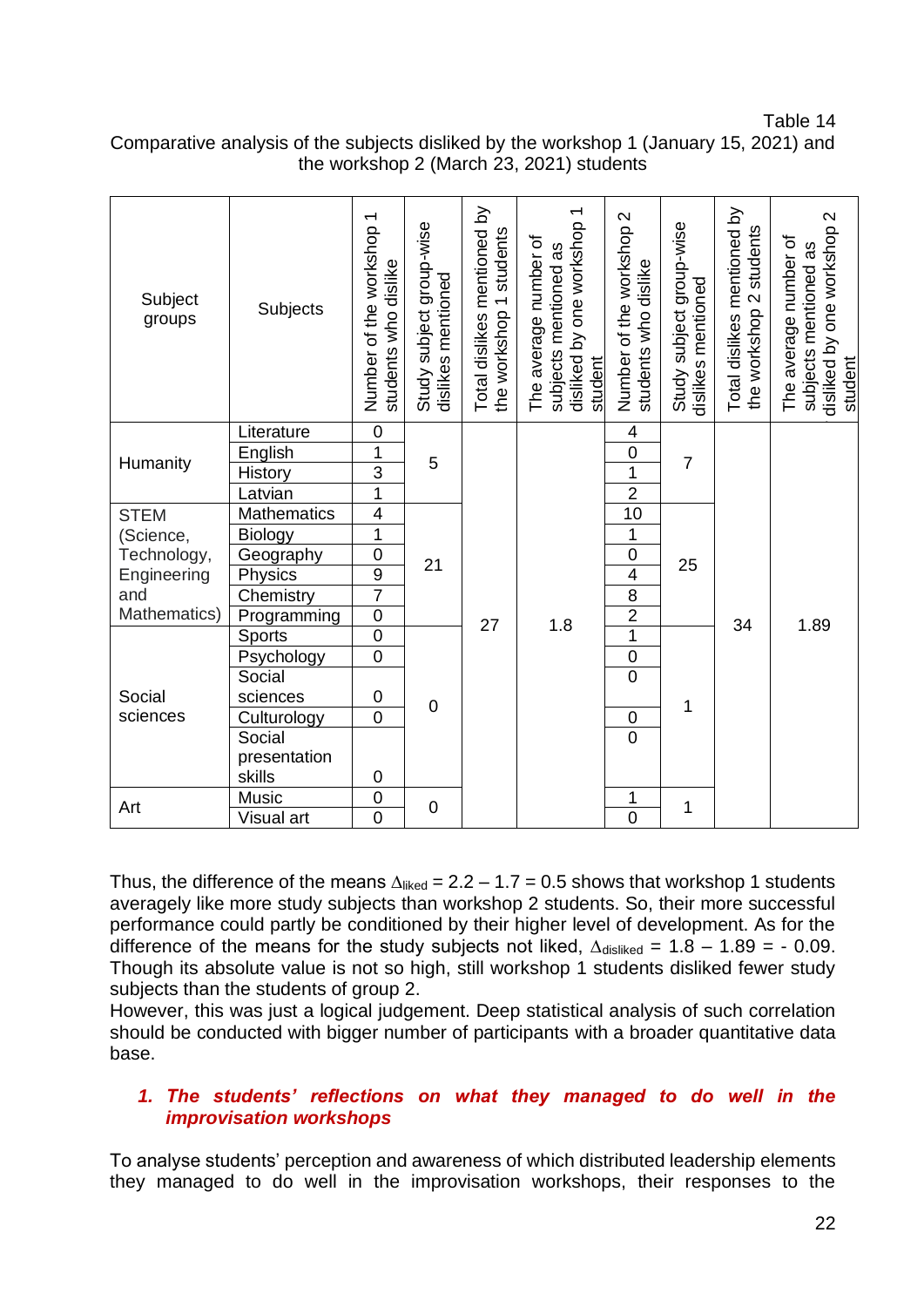corresponding checkbox question were grouped under each option and their frequencies were counted to make the diagram shown in Figure 3.



Figure 3. What in students' opinion they managed to do well working in their small groups

The different colouring used in the diagram is conditioned by the connection of the category groups to the distributed leadership aspects which were used as assessment criteria in the observations:

- taking the lead in the group work (n=9) and taking an initiative (n=16) are more related to the acceptance of challenges (coloured in red);
- sharing responsibility for the joint work (n=12) and collaborating with the group's formal leader (n=14) are close to the assessment criterion 'Sharing responsibility' (coloured in blue);
- collaborating with the group's formal leader (n=14), collaborating with the other group members (n=29), listening to the others and understanding them (n=22) and following others (n=10) together make the content of the assessment criterion 'Working together' (coloured in green);

As collaborating with the group's formal leader is connected to both criteria – 'Sharing responsibility' and 'Working together', it is coloured both in blue and green;

- thinking and act flexibly (n=18) and coming to an agreement with groupmates within limited time (n=27) are obviously linked to the criterion 'Coming to an agreement' (coloured in grey);
- feeling one's own body ( $n=10$ ), showing one's own emotions ( $n=16$ ), expressing one's opinion in front of others (n=23), and improvising (n=27) (coloured in yellow) also are important leadership characteristics which were not to be assessed by the observers as it could make the assessment process very complicated. Therefore, that was done by the students themselves.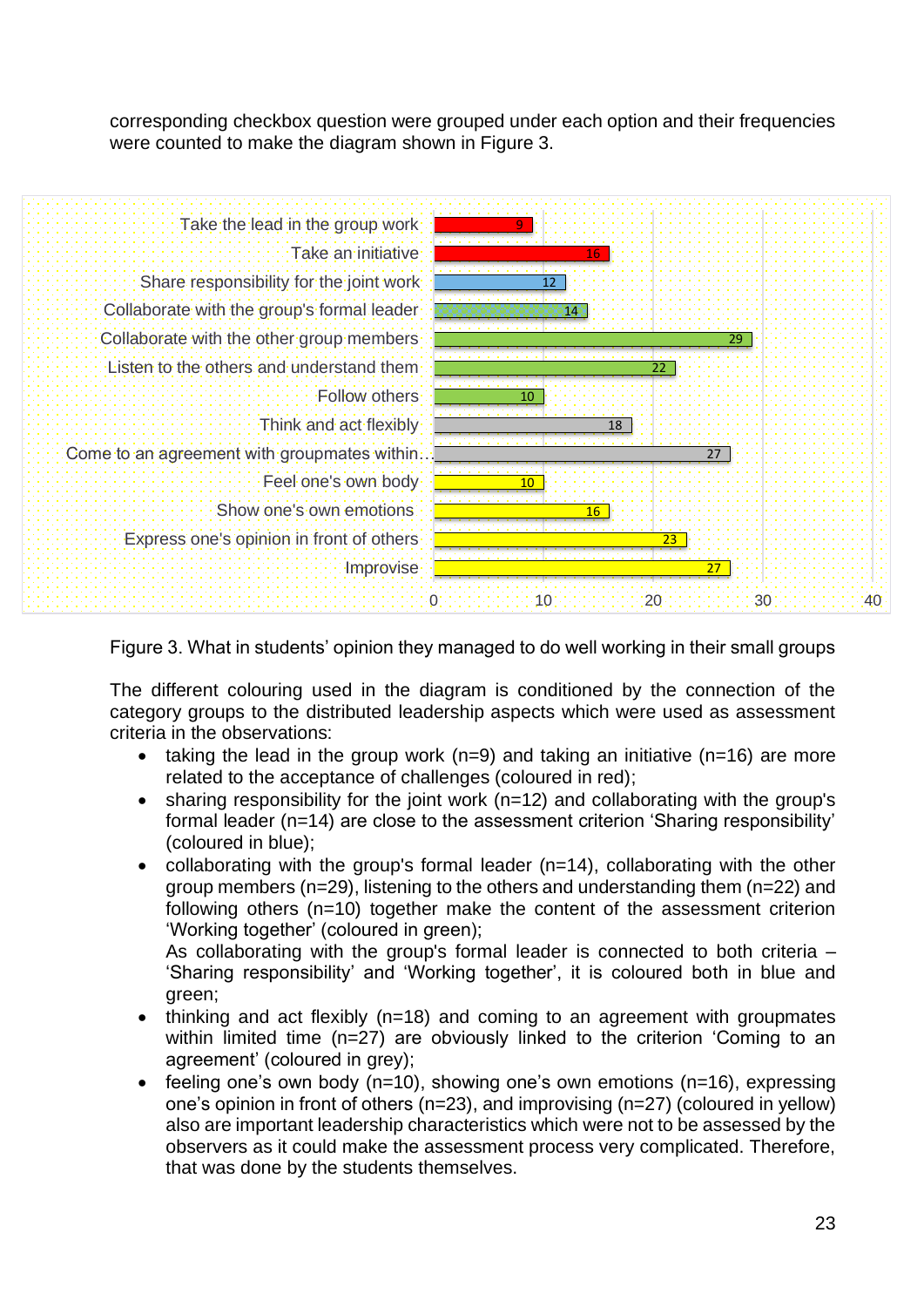As the methodology used for the assessment of the four aspects of students' distributed leadership skills in the observation sessions is different from the one used for the analysis of the students' reflections because of the differences of their nature, their results cannot be compared with each other. They only complement each other. However, also the reflection showed that the categories 'taking the lead in the group work' and 'taking an initiative' (the total frequency n=25) related to the 'acceptance of challenges' had smaller total frequency than the frequencies of other category groups. Also, the students' reflections (similar to the case of observations) revealed high frequency of the categories 'Coming to an agreement with groupmates within limited time' (n=27).

While the observation was meant for the external assessment based on more objective analysis of what was seen from aside, heard and understood by others, the reflection implied internal self-analysis based on what was perceived, felt, experienced and concluded by the students themselves. As one observation session did not exceed 25 minutes, the number of distributed leadership criteria could not be more than three, otherwise the assessment process conducted by the observers would be blurred, not focused and very complicated for the realisation.

Only three students gave additional textual responses on "Other" things which they managed to do well in the improvisation workshop – to understand her classmates, understand what takes place at the lessons of drama and work in group as for that student it had always been preferrable to do things alone.

#### *2. The students' reflections on what challenges they faced in the improvisation workshop*

The analysis of the students' responses to the corresponding checkbox question has revealed that most challenging were those activities which were mainly related to the students' intrapersonal dimension (charts coloured in red) vs. to the interpersonal dimension (coloured in blue) in Figure 4.



Figure 4. The challenges faced by the students in the improvisation workshops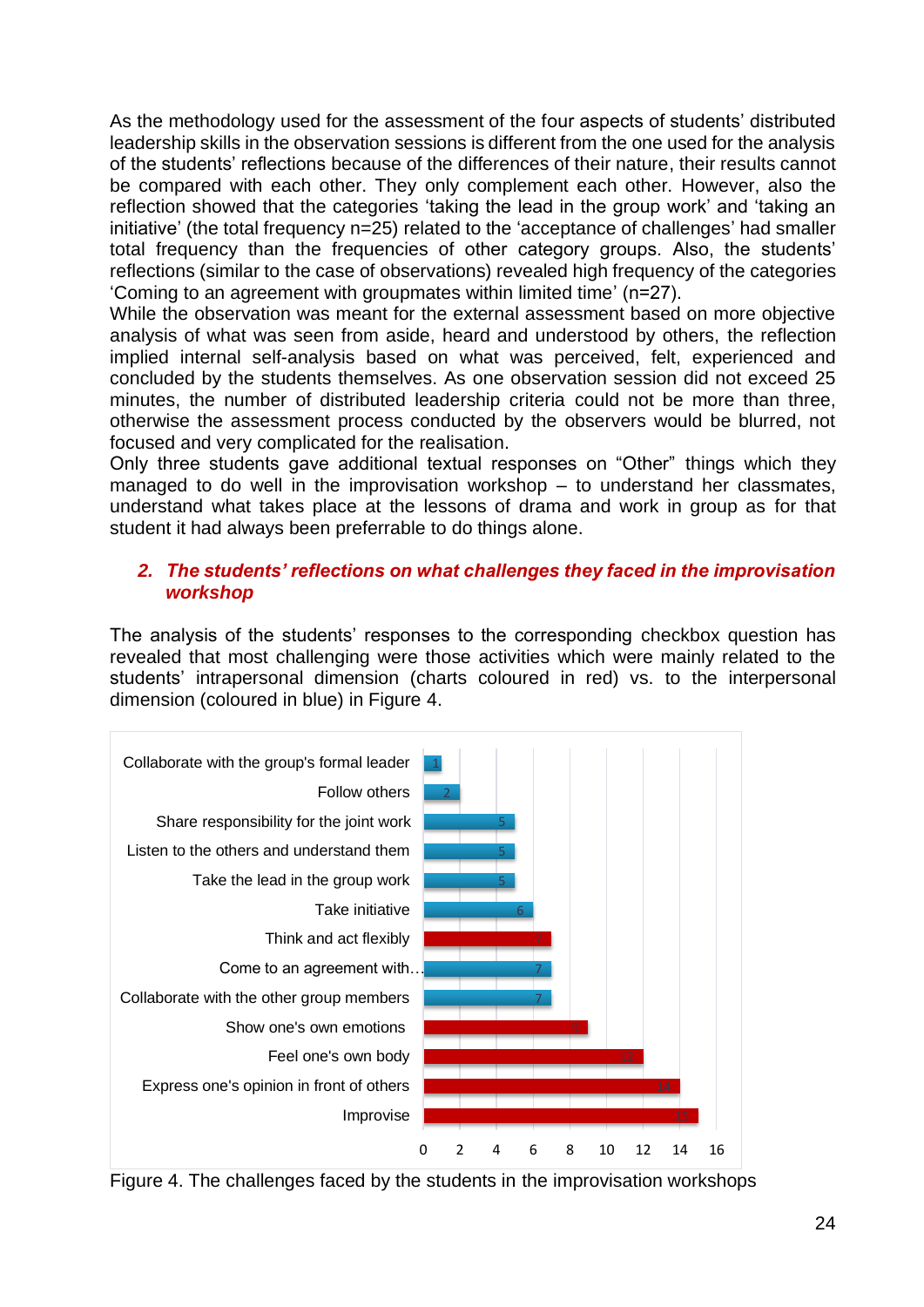Almost half of the students (n=15) found it difficult to improvise as it was an entirely new experience, which demanded expressing their opinions in front of others (n=14), feeling their body (n=12), showing their emotions (n=9) (see Fig. 4). The challenges related to different aspects of interaction among students were emphasized from two to three times less frequently which can be explained by the students' having more experience in working in groups as it is trained at school in various formats.

When offered to share other challenges faced, majority of the students wrote that they did not have any; only two students admitted that it was hard for them to come out of their comfort zones which caused them shock and panic when they had to speak in public.

#### *3. The students' reflections on how they overcame the challenges faced in the improvisation workshops*

The qualitative content analysis of the students' reflections showed that they overcame the challenges faced owing to 12 activities (see the second column of Table 15) which in the interpretation phase were organised into three groups of efforts: 1) the students' cognitive efforts (n=20); 2) the students' emotional efforts (n=15); and 3) external support from their groupmates (n=2) which (see Table 15).

Table 15

| The efforts<br>made  | <b>Category developed</b>                | <b>Frequency</b> | Total<br>frequency |
|----------------------|------------------------------------------|------------------|--------------------|
|                      | Overcoming the "I cannot do it" syndrome | 4                |                    |
|                      | Just making oneself do things            | 4                |                    |
|                      | Listening to the facilitator             | 3                |                    |
| Cognitive            | Concentrating attention                  | 3                | 20                 |
| efforts              | Owing to purposefulness and interest     | $\overline{2}$   |                    |
|                      | Understanding how things should be done  | 2                |                    |
|                      | Trying to speak out                      |                  |                    |
|                      | Taking initiative                        |                  |                    |
|                      | Controlling excitement                   | 10               |                    |
| Emotional<br>efforts | Overcoming fear                          | 3                | 15                 |
|                      | Controlling breathing                    | $\mathfrak{p}$   |                    |
| External<br>support  | Owing to the help from groupmates        | 2                | 2                  |
|                      | Very well                                | $\overline{7}$   |                    |
|                      | Did not overcome the challenges          | $\overline{2}$   |                    |
|                      | No comments                              | 4                |                    |

How the challenges were overcome by the students

About two third of the students mentioned that they managed to cope with the difficulties owing to cognitive efforts of different characters including: the listening to the facilitator of the improvisation workshop very actively and attentively (n=3) to understand how things which had to be done before starting to undertake the activities (n=2); concentrating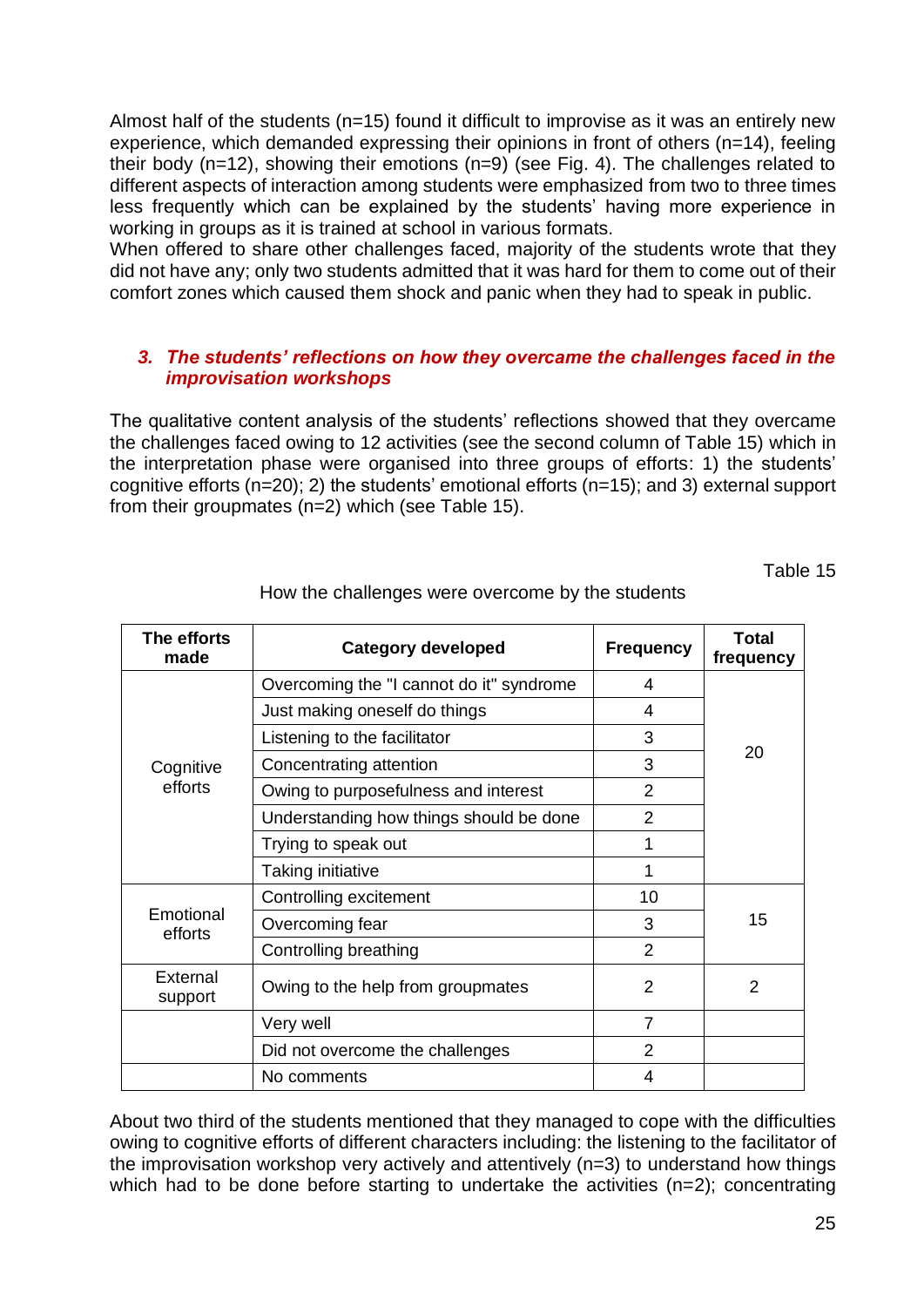attention on the tasks to accomplish them and not to stray away from the right path (n=3); mobilizing the will power to struggle the "I cannot do it" syndrome (n=4) and acquire selfconfidence for making oneself do the things needed (n=4). Two students concluded that they coped with the challenges owing to their purposeful nature and great interest in the things they were doing at the workshops. One student emphasized that she took an initiative to overcome the challenges she faced.

Also, very important was the role of emotional efforts; about one third of the students wrote that they overcame the challenges faced through the controlling of their excitement (n=10). Some of the students even had to overcome fear (n=3) and use the technique of controlling breathing (n=2) newly learnt in the improvisation workshop.

Only two students of 33 stated that they overcame the challenges getting external support from their groupmates. So, the students linked their achievements mainly to their own nature and efforts. To understand this result till the end, we will come back to it having analysed the students' reflections on who helped them during the workshop.

The analysis of this reflection part showed that in the further research the question "How…?" should be substituted with "In what way …?" if we want to get feedback on the mechanisms which helped carry out things. Otherwise, there always will be probability of getting just emotional evaluation of realization of processes like "Well!" "Easily!" (n=7) which do not disclose their character remaining useless from the research point of view. Four students did not give any comments at all, but two stated that they had not overcome the challenges concluding that they had to develop more for being able to do similar things in the future when needed.

#### *4. The students' reflections on who/what helped them in the group work*

In the Latvian language the question "Kas?" means both "Who?" and "What?" at the same time. Therefore, the first part of the question "Kas Jums palīdzēja grupas darbā? Kā?" implied to get answers to two questions "Who/What helped you in the group work? How?" at once. The qualitative content analysis of the students' answer texts revealed four dimensions of help – 1) interpersonal (n=21), 2) personal (n=8), 3) organizational (n=3) and 4) educational (n=3) (see Table 16).

Table 16

| Dimension      | Category developed                         | Frequency |    |
|----------------|--------------------------------------------|-----------|----|
| Interpersonal  | Group mates' support and ideas             | 13        |    |
|                | Collaboration                              | 5         | 21 |
|                | Being listened to                          | 3         |    |
| Personal       | My communication skills                    | 4         |    |
|                | I myself                                   | 2         | 8  |
|                | My creativity, courage and self-confidence | 2         |    |
| Organisational | Knowing my groupmates from the beginning   | 3         | 3  |
| Educational    | The things learnt in the workshop          | 3         | 3  |

#### Who and what helped the students in the group work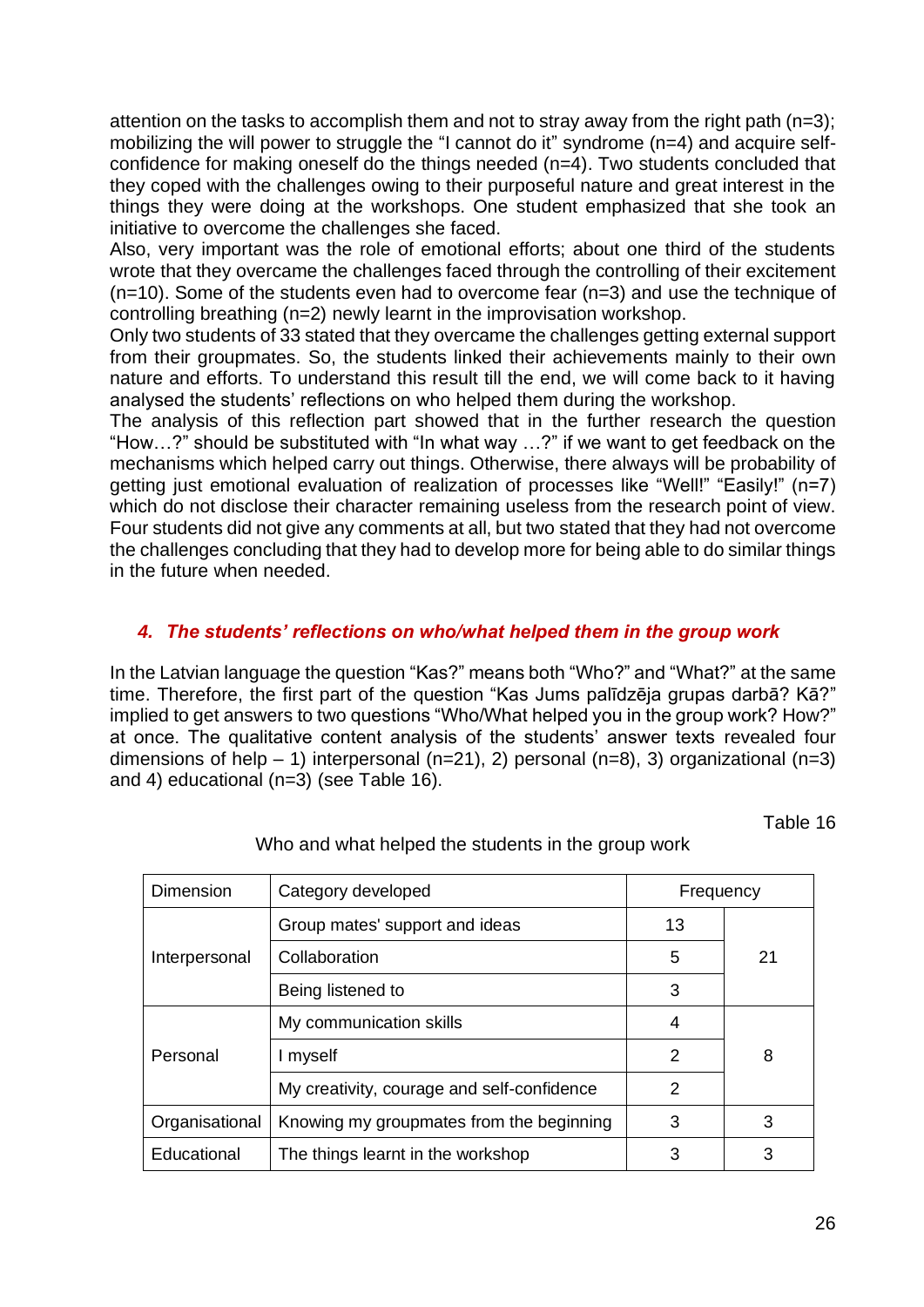Almost two third of the students admitted that they were helped by their groupmates (see the categories of the interpersonal dimension). They were listened to (n=3), helped by their groupmates who collaborated with them (n=5) and shared their ideas providing support and ideas (n=13). However, some students laid an accent on the personal dimension stating that they themselves helped themselves (n=2) with their own highly developed communication skills (n=4), and such personality traits as creativity for generating ideas, courage to share these ideas with and in front of others and selfconfidence (n=2). As some students mentioned that the knowing of their groupmates played a very important role in their work and helped them to get self-confidence, despite the small frequency of that single category (n=3), it was decided to relate it to an organisational dimension. Indeed, if the organisation of the workshop had been different from the one realised (if the students had known absolutely no one from the very beginning), judging from the students' reflections, the effect could have been principally different. Also, the educational dimension consists of only one important category which shows that what was trained in the workshop (controlling one's breathing and acting according to the four elements) was applied in practice and helped the students throughout their work (n=3).

The analysis of the students' reflections on how they overcame the challenges faced (see Table 15) and who/what helped them (see Table 16) show that the students ascribe their success in overcoming the challenges more to their own cognitive (n=20) and emotional efforts (n=15) rather than to any external support (n=2) from their groupmates (see Table 15). On the other hand, when asked who/what helped them in the group work which was in the phases of preparation of the improvisation and the speech, it turned out that they got real support from their group mates (n=21) who collaborated with them, gave ideas and listened to them (see Table 16). This finding can be explained by:

- a) the attribution error; perhaps the students over-emphasized their own role and under-emphasized their peers' role in the overcoming of the challenges;
- b) perception of the meaning of the word "You" in the question "How did you overcome the challenges faced in the improvisation workshops?" relating that only to himself / herself but not to the group in which they acted. Therefore, in their reflections they concentrated mainly on their own efforts made;
- c) the students' linking the understanding of challenges mainly to the phases of presentation when they had to act alone in front of the others.

#### *5. The students' reflections on whether they helped anyone in the group work and how*

Two distinct dimensions – "I" dimension (n=28) and "We" dimension (n=20) were revealed in the course of the qualitative content analysis (see Table 17).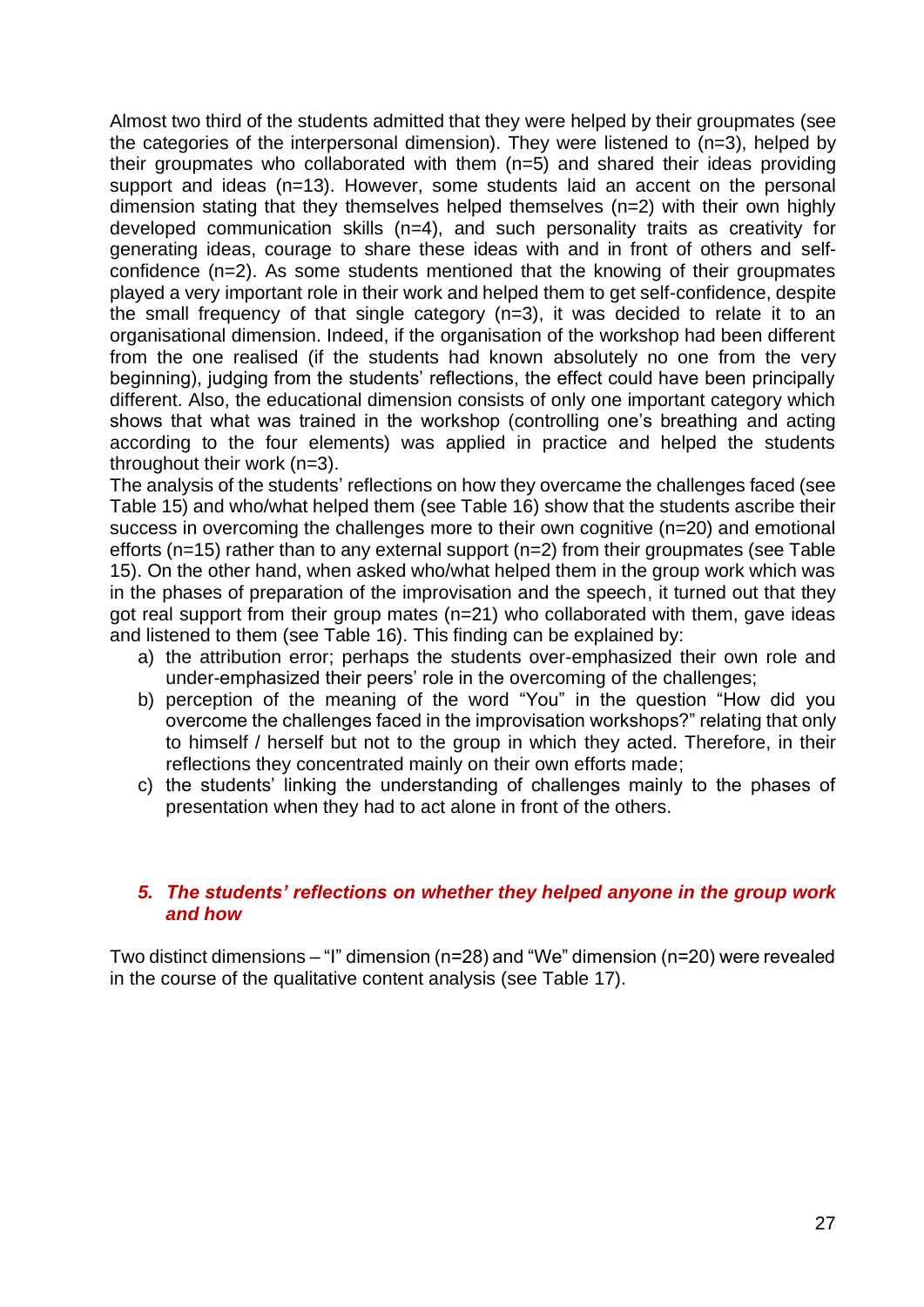#### Table 17

| <b>Dimension</b> | <b>Category</b>                                                           |               | <b>Frequency</b> |  |
|------------------|---------------------------------------------------------------------------|---------------|------------------|--|
|                  | I shared my ideas                                                         | 14            |                  |  |
|                  | I supported my groupmates emotionally to enhance their<br>self-confidence | 5             | 28               |  |
|                  | I motivated my groupmates to get involved in the processes                | 3             |                  |  |
|                  | I helped in the organisation of the group work                            | 3             |                  |  |
|                  | I helped them to improve the quality of performance                       | 3             |                  |  |
|                  | I did not help anyone                                                     |               | 3                |  |
| We               | We helped each other                                                      | 10            |                  |  |
|                  | We created together                                                       | 7             | 19               |  |
|                  | We found compromises                                                      | $\mathcal{P}$ |                  |  |
|                  | No comments                                                               |               | 5                |  |

About half of the students expressed the thought that they had definite intellectual and creative input in the group work helping their groupmates with their ideas (n=14). Along with that, in the students' opinion they: supported their groupmates emotionally to encourage them to express their thoughts and speak them out freely (not to remain silent) enhancing their self-confidence (n=5); convinced their groupmates that they could and should get involved and motivated them to participate in the co-creation processes actively (n=3); helped the group to cope with some ingroup organisational issues like dividing the roles, managing time, etc.  $(n=3)$ ; did their best to improve the entire quality of the joint work through giving advice on how to do things better or how to speak more clearly (n=3). Three students wrote that they did not help anyone as there were not such situations when somebody needed their help.

The categories of the dimension "We" were spoken about by the students with very similar generalised formulations which made the development of the corresponding categories much easier compared with the categories of the dimension "I" (see Table 17). The students explained that they helped each other, thought of the characters, speeches, even created some specific sentences to improve the quality of their performance. So, in this stage of the reflection, the "We" concept emerges along with the "I" concept yet with the superiority of the latter.

Five students did not give any comments in this regard.

#### *6. The students' reflections on who/what disturbed them in that day's activities*

About one third of the students assured that they did not experience any disturbance from anybody or anything (n=12) and everything went smoothly and perfectly (see Table 18). However, four students pointed out some technical problems like poor internet connection, YouTube delays compared with the Zoom.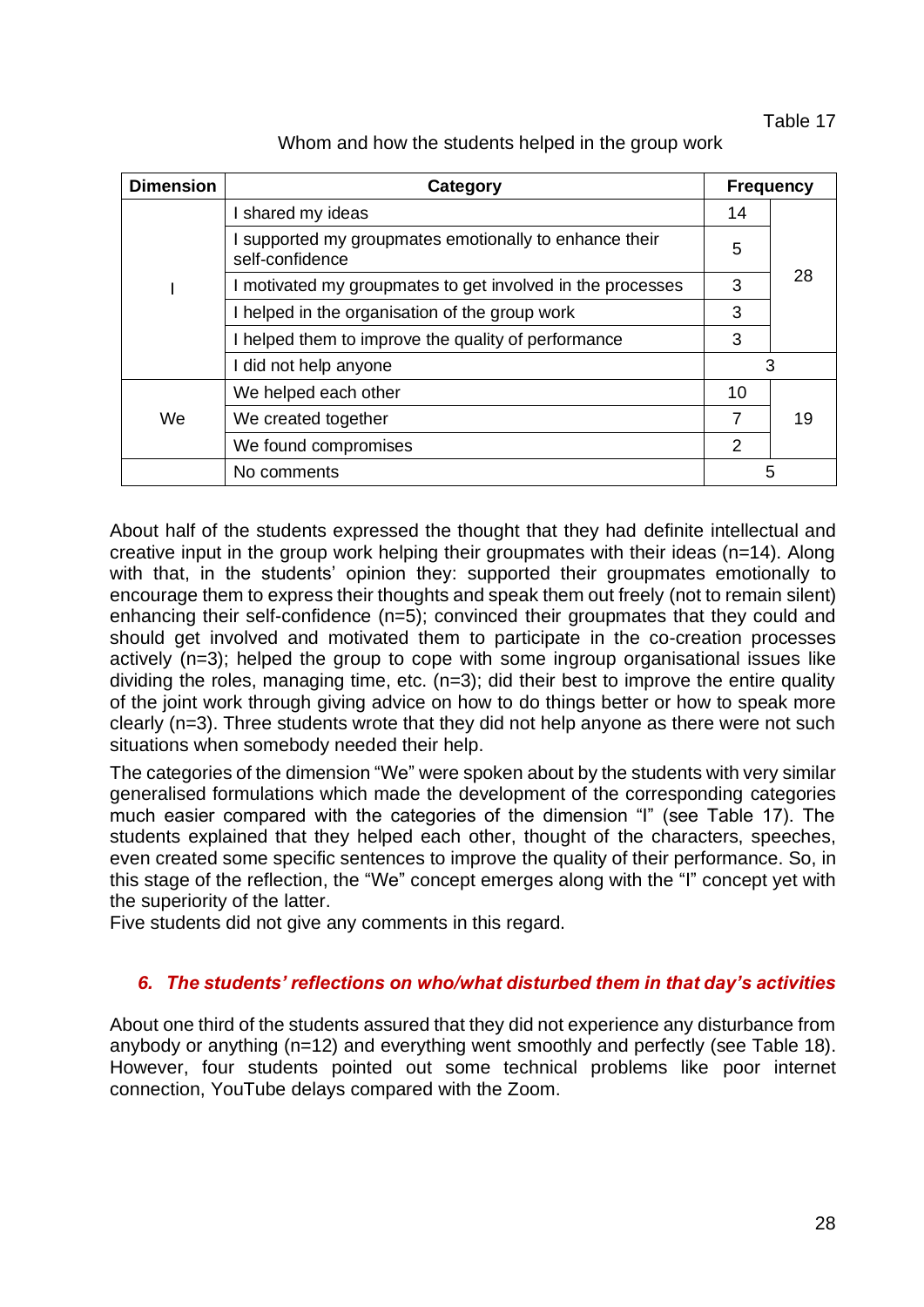### Table 18 What and who disturbed the students in their work during the improvisation workshop

| Category                   | Frequency     |
|----------------------------|---------------|
| Nothing                    | 12            |
| <b>Technical problems</b>  | 4             |
| Work in the virtual format | 3             |
| Personal problems          | 3             |
| Work with unknown people   | $\mathcal{P}$ |
| Fatigue                    | $\mathcal{P}$ |
| <b>Family members</b>      | $\mathcal{P}$ |
| Other                      | 7             |
| No comments                | 3             |

The work in the virtual format caused certain inconveniences for some students who would prefer to have the same improvisation workshop in the face-to-face mode, as it was difficult to get concentrated and communicate with people remotely via monitors (n=3) especially if you do not know some of them (n=2). Three students shared their personal problems – 1) shyness which did not let express oneself in full; 2) fear of what would happen next, what tasks would follow; 3) poor skills in working with others. Long-lasting work in front of the monitors causes a lot of tiredness both in adults and school children. Two students complained about fatigue, headache and bad state of health. In the online mode of work from home there always can be a risk of being disturbed by family members which was also mentioned by two students. A broad range of disturbances are included in the category "Other" (n=7) encompassing: the wonderful weather outside which seduced them to go for a walk, but they had to sit in front of the monitors; a dentist who interfered in the middle of one student's work with her group; one of the groupmates who did not try to get involved in the group work; some current thoughts and worries about school studies, etc.

Three students did not comment on this question.

#### *7. The students' reflections on whether they themselves disturbed anybody in the group work and why they think so*

This part of the of the analysis was the simplest one as the students' answers were most homogeneous - 27 students (82 %) wrote that they hoped they had not disturbed anybody (see Figure 5). To prove their points of view, they brought different arguments such as: they tried not to interrupt anybody in the middle of the others' speech, they listened to the speaker very attentively; each of them expressed his / her thoughts equally, and no one was superior to anyone else; they respected and accepted initiatives taken by others, etc.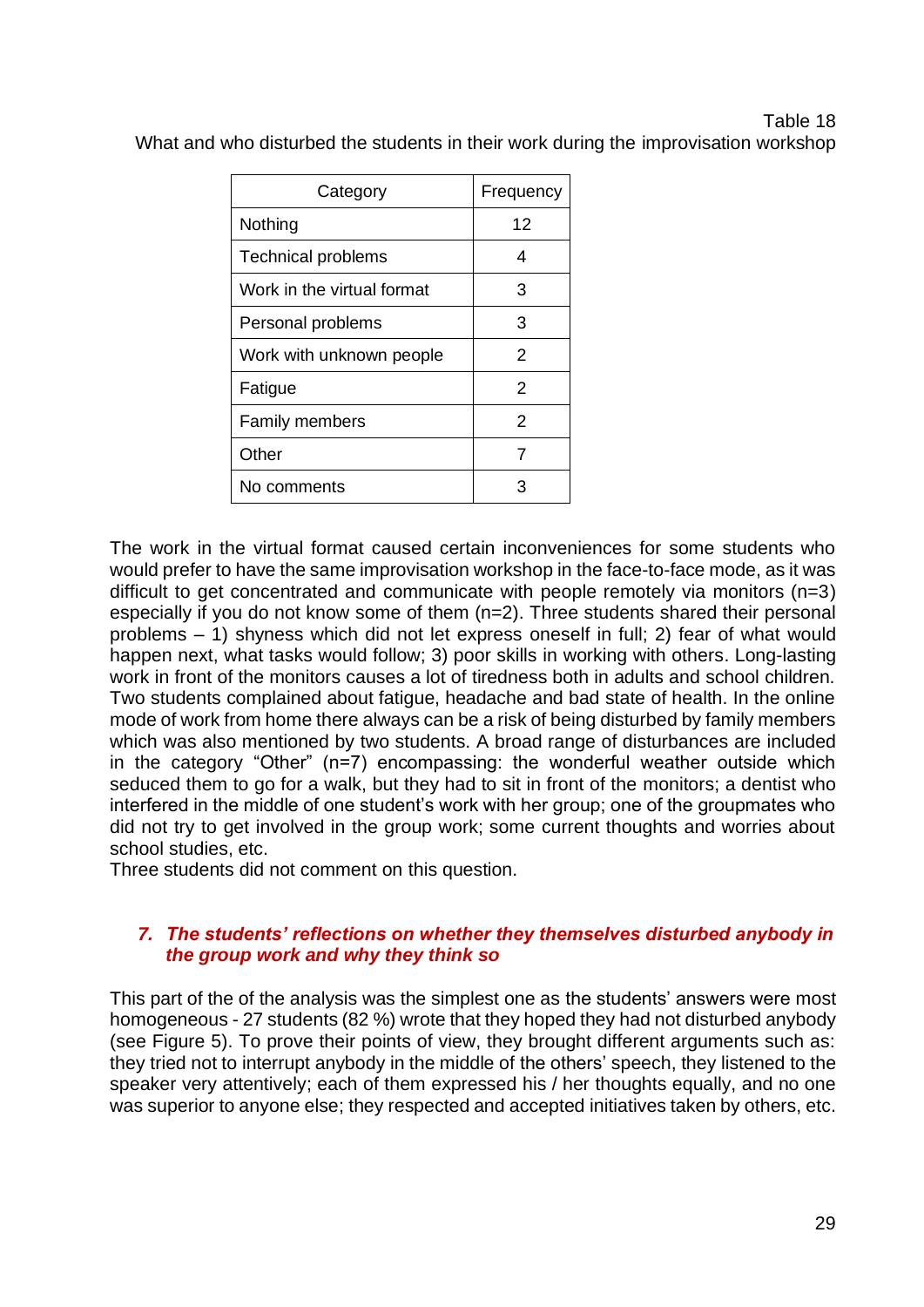

Figure 5. The students' reflections on whether they themselves disturbed anybody in the group work and why they think so

Five students (15 %) did not give feedback regarding to this question and one student (3 %) thought that he could have disturbed the group with the lack of ideas from his side.

#### *8. The students' reflections on how the group organised and implemented problem solving*

According to the students, first of all they had active discussions for speaking out different aspects of the problem to be solved (n=9), collecting ideas from all the group members (n=8) which afterwards were considered very quickly either for choosing the best idea or combining them or their parts to create the best idea (n=6) which could be possible in those conditions and within those time frames (see Table 19).

Table 19

| Category                                                         | <b>Frequency</b> |
|------------------------------------------------------------------|------------------|
| Spoke and discussed all                                          | 9                |
| Collected ideas from all the group members                       | 8                |
| Chose or created the best idea                                   | 6                |
| Listened to each other                                           | 6                |
| Collaborated                                                     | 6                |
| One of the groupmates took an initiative and the others followed | 4                |
| The group's formal leader found solutions                        |                  |
| Applied the things learnt in the workshop                        | 2                |
| Other                                                            | 6                |
| No comments                                                      | 2                |

How the students organised and implemented problem solving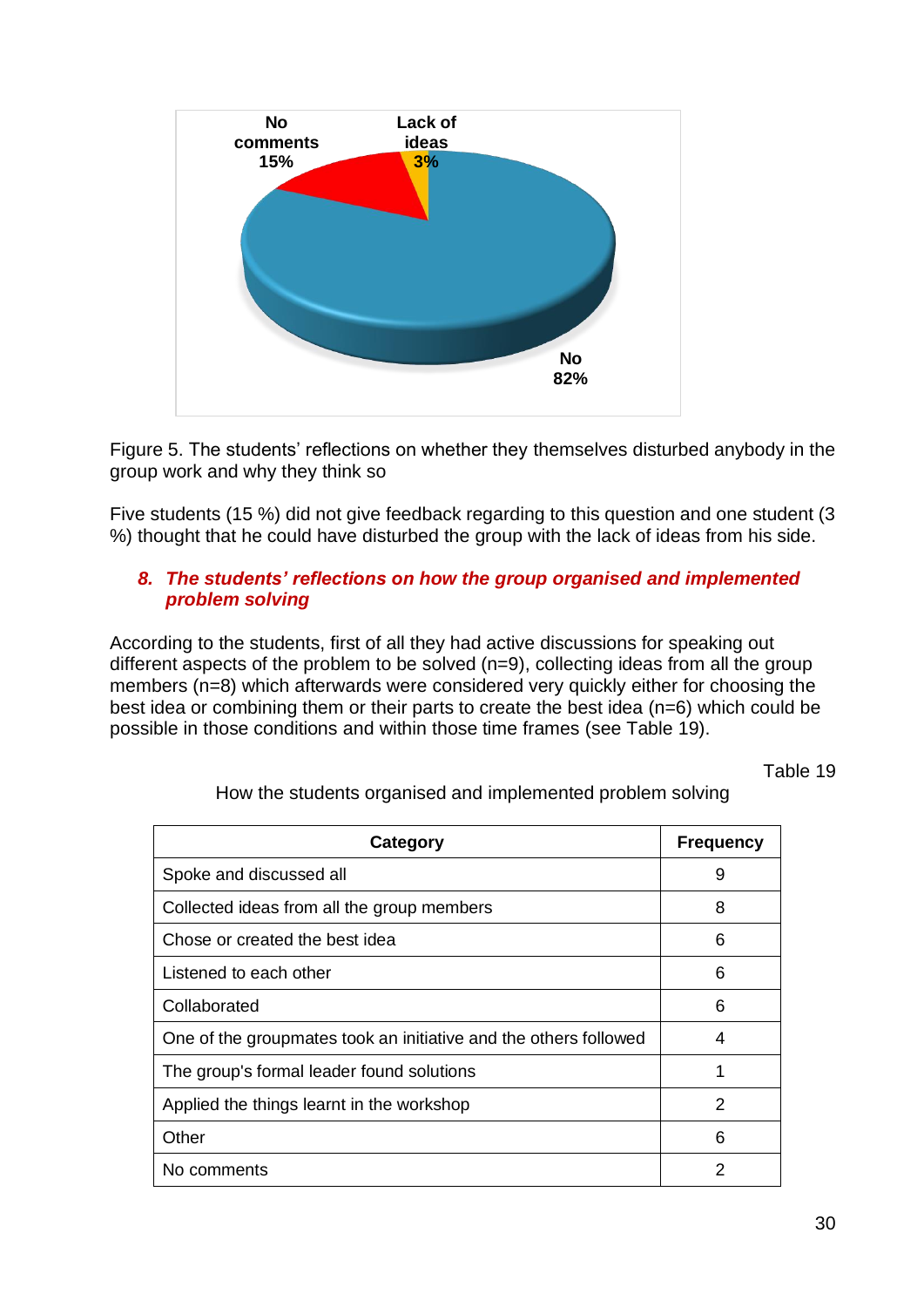Listening to each other ( $n=6$ ) played a crucial role in the collaboration process ( $n=6$ ), which could be started when either one of the group members took an initiative and offered some solutions and the other followed him / her (n=4) or the group's formal leader offered a way out (n=1). Two students wrote that they used the techniques and ideas learnt during the workshop to cope with the tasks. The category "Other" presents a set of logically not interconnected views of how the students organised and implemented the solution of problems evaluating that process emotionally like: there were not problems to be solved; they thought; in the beginning the things were done chaotically, then the students pulled themselves together to perform the task, etc. Two students did not give their feedbacks.

#### *9. The students' reflections on how they will use what they gained in that day's workshop in different life situations*

Speaking of how the things learnt in the improvisation workshops could be used in various life situations, the main accents were laid on the use of the three aspects trained in the workshop: 1) components of speech – intonation and emotions to be chosen appropriately to the audience  $(n=12)$ ; 2) the four elements for understanding other people and deciding how to work with them  $(n=13)$ ; and 3) the breathing controlling techniques (n=10) for achieving peace and relaxation in stressful situations and insomnia (see Table 20).

Table 20

| Category                                                                                                          | <b>Frequency</b> |
|-------------------------------------------------------------------------------------------------------------------|------------------|
| They will use intonation and show emotions according to the<br>audience they have to speak to                     | 12               |
| They will use the method of four elements for understanding other<br>people and dealing with them correspondingly | 13               |
| They will use the method of controlling breathing and relaxation in<br>stressful situations and insomnia          | 10               |
| They will be more empathic and understanding of how people of<br>different elements feel and act                  | 4                |
| They will use the knowledge acquired but do not know how                                                          | 5                |
| They will use all what was learnt on the stage                                                                    | 2                |
| Other                                                                                                             | 5                |
| No comments                                                                                                       | 3                |

#### How in different life situations the students will use what they acquired in the improvisation workshop

Some students expressed the thought that they would become more emphatic (n=4) and will not criticize others for their emotions and way of speaking, because now they know that everyone has his / her own element. However, five students stated that they were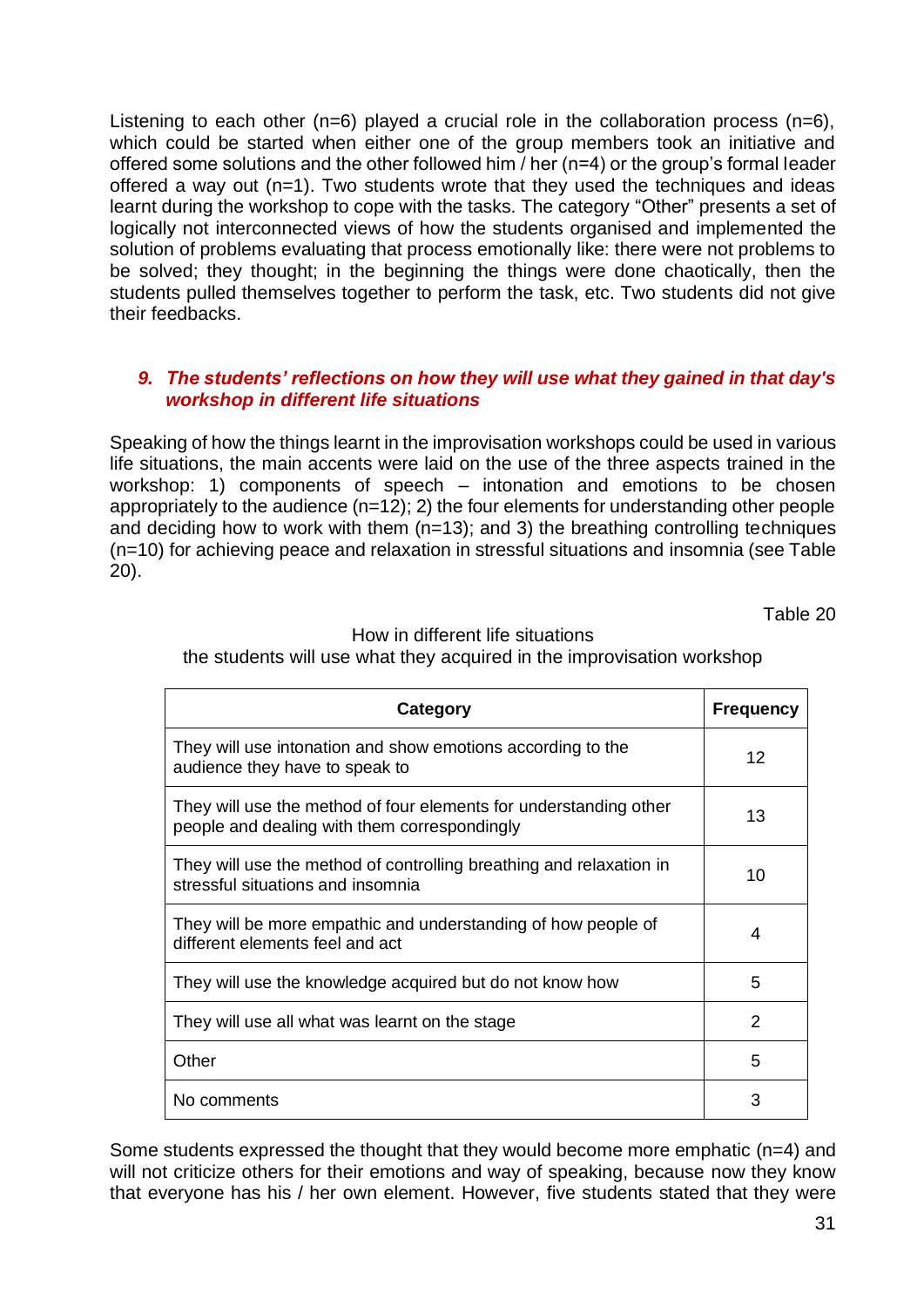sure they would use the knowledge but right then they did not have any idea how. Two students who are involved in the theatre, concluded that they would use what they gained on the stage. As for the category "Other", it combines separate statements of the students assuring that the experience gained will be used for: better understanding of one's own self; improving collaboration skills owing to better understanding also of other people; making a good speech in examinations and when speaking in public; showing emotions and expressing one's standpoint; entertaining friends in a meaningful way offering them to improvise. Three students did not provide any feedbacks at all.

#### *10.The students' reflections on what they liked and disliked when working with the improvisation method*

Majority of the students (n=28) liked everything about the working with the improvisation method, as first of all it was an absolutely new and very interesting experience to them  $(n=8)$ , which interests some of the students  $(n=5)$  who are fond of everything related to the stage, speech and performance (see Table 21).

Table 21

| <b>Category</b>                                                                            | <b>Frequency</b> |
|--------------------------------------------------------------------------------------------|------------------|
| I liked everything                                                                         | 28               |
| It was a very interesting experience                                                       | 8                |
| Improvisation interests me                                                                 | 5                |
| It was a new useful method with practical application and new<br>opportunities             | 6                |
| I felt comfortable, full of positive emotions and opened to others<br>and expressed myself | 6                |
| I liked the good organisation of the workshop which helped<br>understand all very well     | 3                |
| Other                                                                                      | 6                |
| No comments                                                                                | 3                |

What the students liked and disliked in the improvisation workshop

The students consider improvisation as a useful method which has a lot of practical applications (n=6) that help to: understand and accept people with their emotions and ways of thinking and acting; make a good speech in public; control one's breathing and relax when needed. In students' opinion, it might disclose new opportunities for them. Some students felt very satisfied that they acted within their comfort zone being full of positive emotions which helped then open to others, improvise with all their hearts and express themselves (n=6). The organisation of the workshop was evaluated to be very good which promoted the students' understanding of everything trained (n=3). This time the category "Other" (n=6) was made of very contradictory ideas of what the students